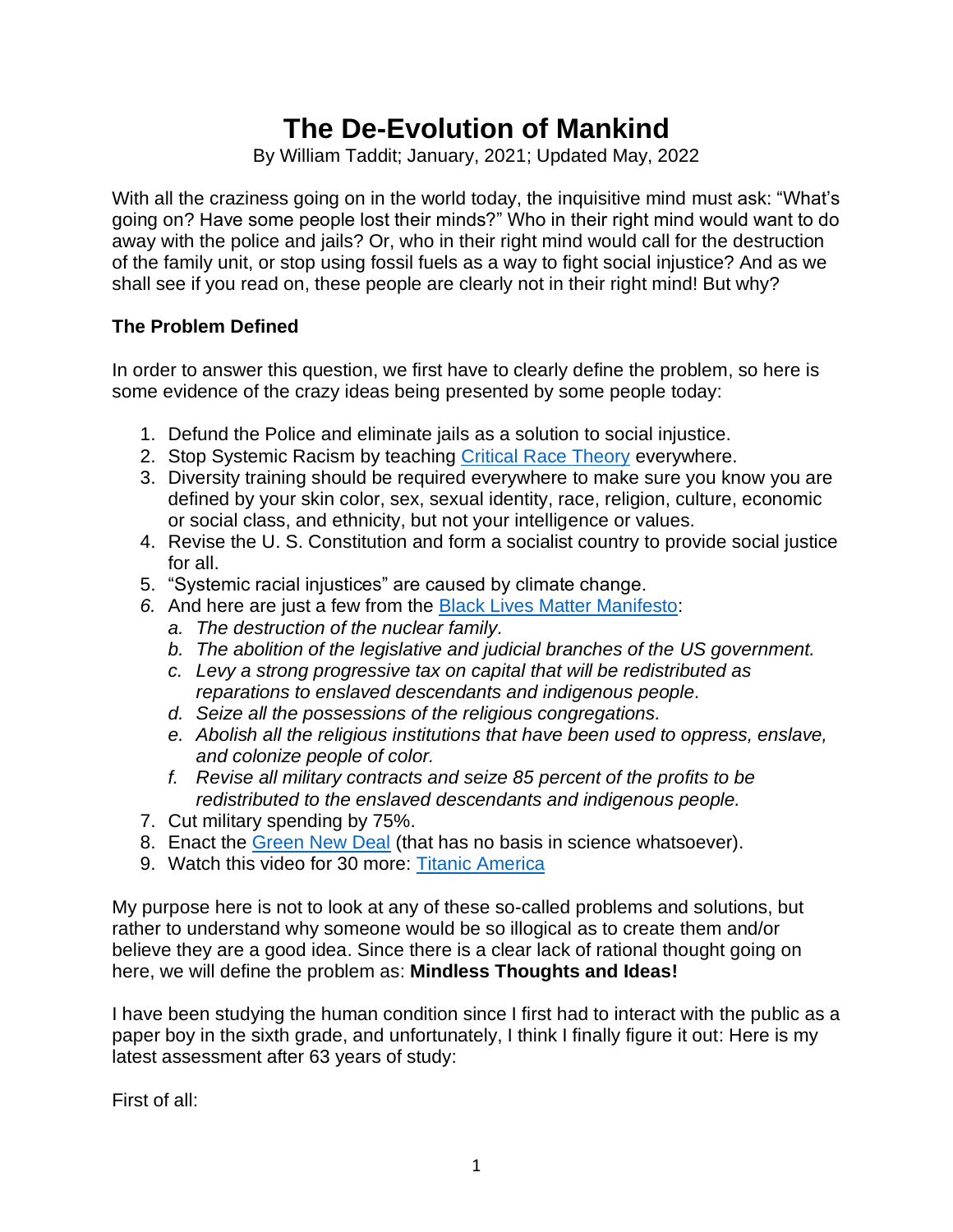Ignorance is a most wonderful thing. It facilitates magic.

It allows the masses to be led.

It provides answers when there are none.

It allows happiness in the presence of danger.

All this, while the pursuit of knowledge can only destroy the illusion. It is no wonder then, that mankind chooses ignorance!

Given this natural human dedication to ignorance, can there be other causes too? Yes, if we do a deep dive into the many other causes, we find that we have created a society that perpetuates this mindlessness by ignorant educators, corrupt news media, a corrupt Federal Government full of psychopathic politicians, funded by greedy Big Tech and Big Pharma! And, unless we do something about it, it will continue to its natural end – the end of the Great American Experiment!

Given the huge variability in ideas and beliefs found in how humans process information and create different mindsets, let's examine how someone might come up with these mindless ideas to see if we can better understand what causes them. If we look at the objective evidence of who is calling for these outrageous actions, we find they are primarily people of the progressive liberal left mindset, so let's look closer to see if there are any evidenced-based causes for this connection, or are the conservatives just as crazy?

## **Liberal versus Conservative Mind**

**Caution:** Simply by classifying someone or something, we immediately assign the characteristics of how the specific noun is defined and this is a huge mistake because it assumes your definition is correct and includes all the biases you have assigned to that definition over your lifetime of dealing with the stated classification. Most people put value in nouns because it allows a simpler way of thinking called categorization or in the world of politics, it's called Identity Politics. In the bigger scheme of life, nouns are only a representation of a single cause within a particular causal set and to be adequately understood, we must examine the whole set of associated causal relationships. In other words, to say that someone is conservative or liberal means nothing unless you clearly define the source and context of the word. Not a dictionary definition, but a deep understanding of what causes are involved in the formation of the species.

If we start with some dictionary definitions we can see how inadequate they are:

**Liberal:** Broad-minded: not bound by authoritarianism, orthodoxy or traditional forms.

**Conservative:** Tending to maintain existing views, conditions or institutions.

Since these words don't tell us the whole story of how we form our different mindsets, let's see what science can tell us.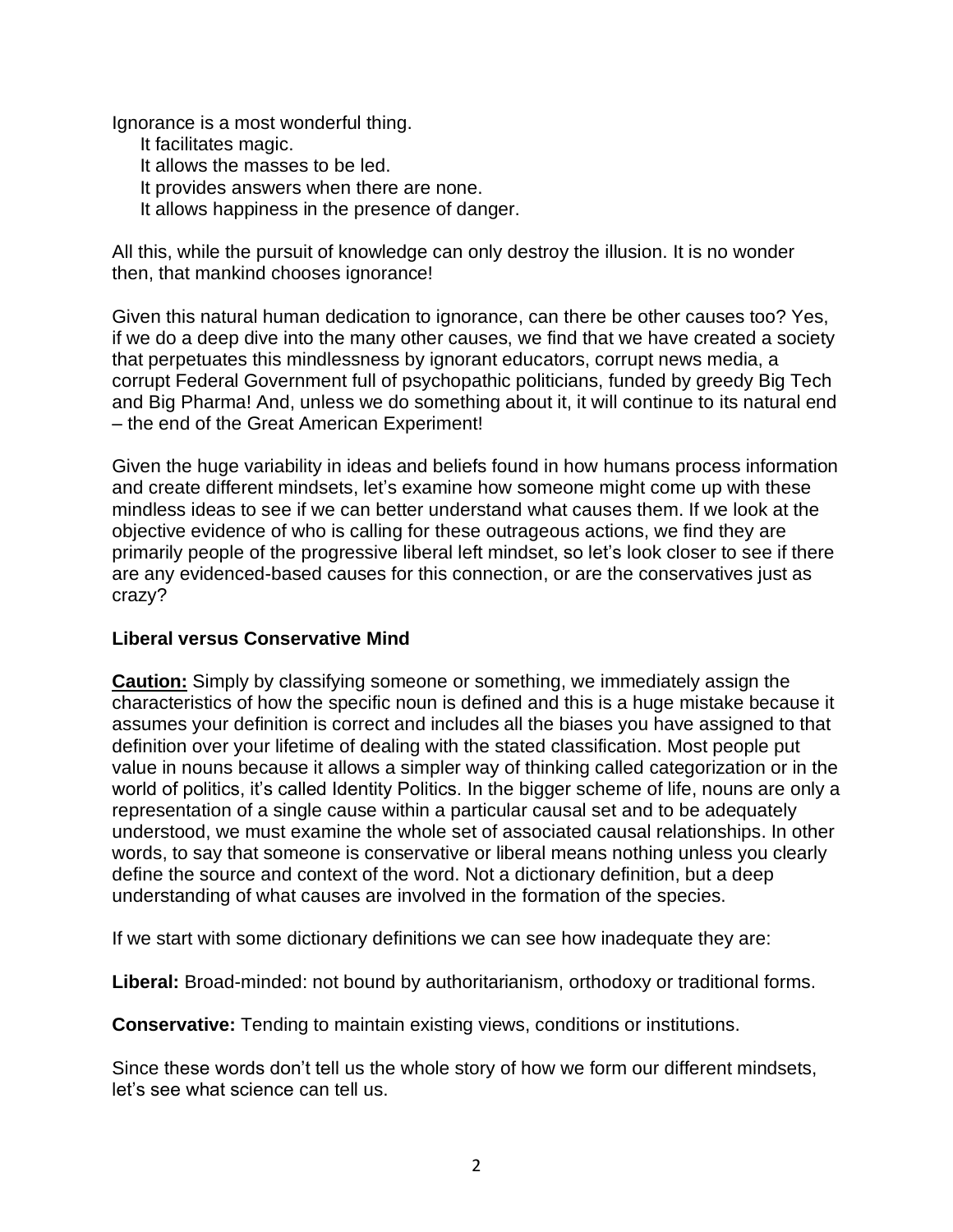#### Idealism versus Reality:

Scientists have created a test that can predict a person's political leanings with 95% accuracy.

Using people who identified themselves as liberal or conservative, they showed them four different kinds of images; pleasant, neutral, threatening, and disgusting. Then, watching a brain scan called a functional MRI, they can tell which part of the brain is activated.

The liberal part of the mind has a more active anterior cingulate cortex, which is the part of the brain associated with emotions, decision-making, and getting pleasure from experiencing new things – the excitement center. And according to Daniel Langleben  $<sup>1</sup>$ </sup> of the University of Pennsylvania, it is also the region associated with error recognition and inhibition, and when people choose to communicate with lies, this part of the brain becomes highly activated.

Conservative minds, on the other hand, prefer familiar experiences and tend to have more active and larger amygdalae – an area shown to perform a primary role in the processing of memory, decision-making, and emotional responses (including fear, anxiety, and aggression).

The right-side amygdalae is also linked to 'explicit memory' which is the conscious, intentional recollection of factual information (meaning repeatable evidenced-based causal relationships), previous experiences, and concepts.

It also plays a significant role in the retention of 'episodic memory', which consists of the autobiographical aspects of memory, permitting recall of emotional and sensory experience of an event. This type of memory does not require conscious recall, but works sub-consciously when presented with a new situation – like intuition.

Perhaps being more driven by fear, for the purpose of survival, causes the conservative part of the brain to be more prepared for life's challanges by recognizing and utilizing basic principles that always seem to work. The conservative mind is more concerned with a predictable future and develops strategies that result in repeatable success when dealing with our ever-changing world. To do this, the conservative mind seeks to understand the evidenced-based causal relationships of any given situation and is skeptical of any deviation from the norm. The better they are at understanding the causal relationships in their world, the more successful and happier they are.

This is significantly different than the liberal mind, which wants the excitement of new and different experiences just for the fun of it. Instead of being skeptical of differences, or taking the time required to understand the detailed evidenced-based causal relationships of a new situation, the idealistic liberal mind focuses on the excitement of newness and differences and has no idea why bad things happen.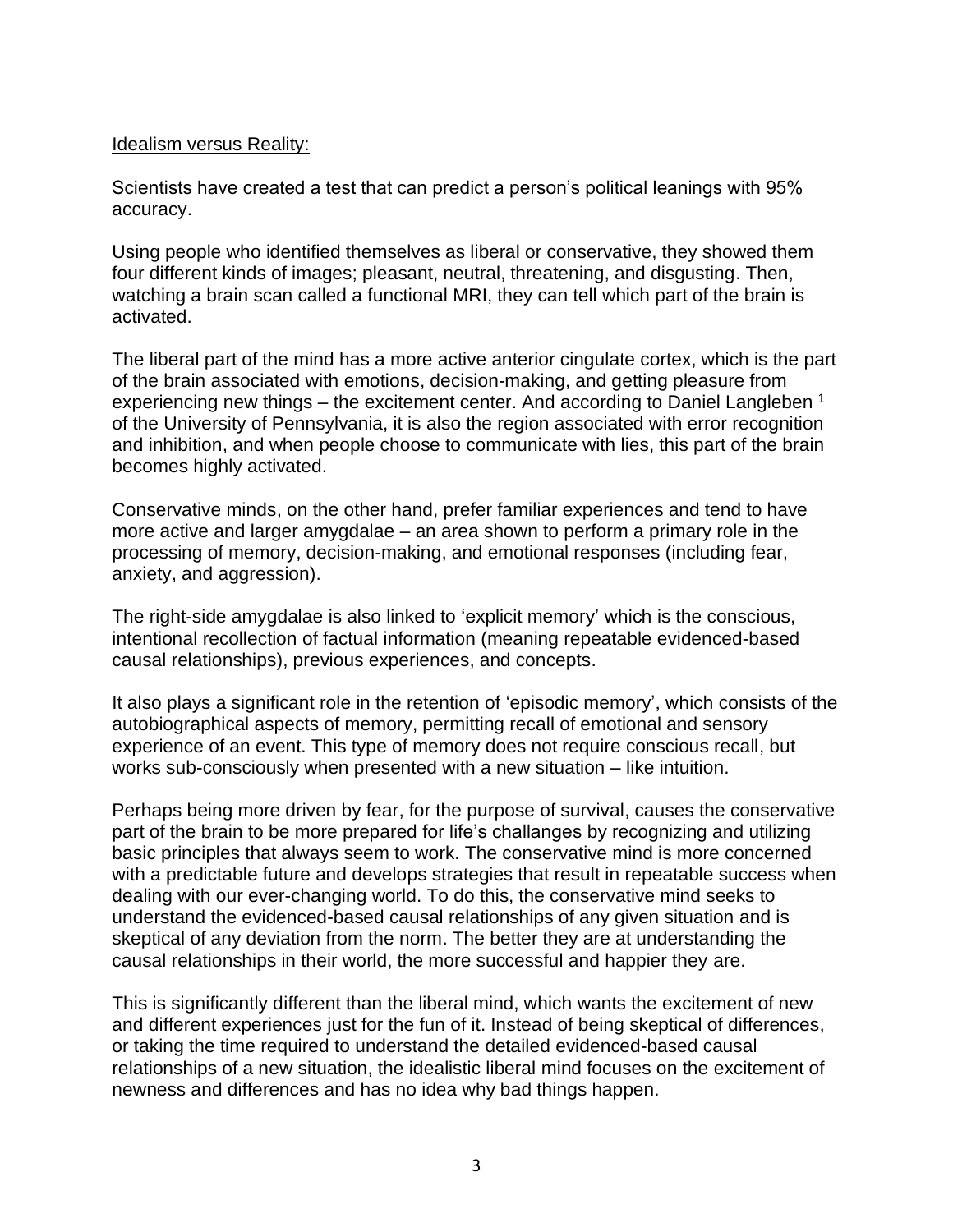As with all things the brain does, the more excitement/stimulation, the more pleasure compounds are released. And, where more neural connections are made, the brain becomes pre-disposed to operate in this location when given new but similar input. And thus, the conservative and liberal thinking strategies are created in different parts of the brain, usually with one being more dominant than the other – caused by more stimulation.

#### No Control:

In 2013, a few neurologists began studying  $2$  a rare condition called 'acquired savant syndrome,' where people who were previously very logical and discerning became illogical but very creative. They discovered that this syndrome could occur with head trauma or Alzheimer's disease. As they dug into the causes of this strange condition, they discovered that these people had lost use of that part of the brain associated with logic, verbal communication, and comprehension and that this portion of the brain has actually been inhibiting latent artistic abilities present in these people all their lives.

As one part of the brain stops functioning, the liberal part lights up with activity. The creative skills do not emerge as a result of newly acquired brainpower; rather, they emerge because for the first time, the areas of the brain associated with creativity can operate unchecked. It appears from these findings that the conservative part of the brain is where discipline resides, whereas the unbridled free-thinking part provides the wonderment we enjoy.

Thesis: Could this be the reason why the liberal mind loves things that do not reflect reality, like modern art, science fiction, horror movies, and flamboyant politicians and journalists who tell fanciful stories to delight us?

#### Fear Versus Fun:

On another front, social scientists have created experiments where they can temporarily turn conservatives into liberals and vice versa.  $3$  Simply by frightening the liberal mind, a person becomes much more conservative, and by giving the conservative mind a sense of wellbeing and safety, the same person becomes more liberal.

Several studies have shown that by getting the liberal mind to think about its own death, or making the person feel threatened, they tend to adopt more conservative values.

Also, consider the notion of maturity. As children we are typically focused on having fun or learning new and exciting things - stimulating that part of the brain that we define as liberal. As we mature, wisdom sets in and we become more discerning and ignore or reject ideas that do not follow proven success paths. The brain even develops subconscious filters to help guide us to the more successful strategies.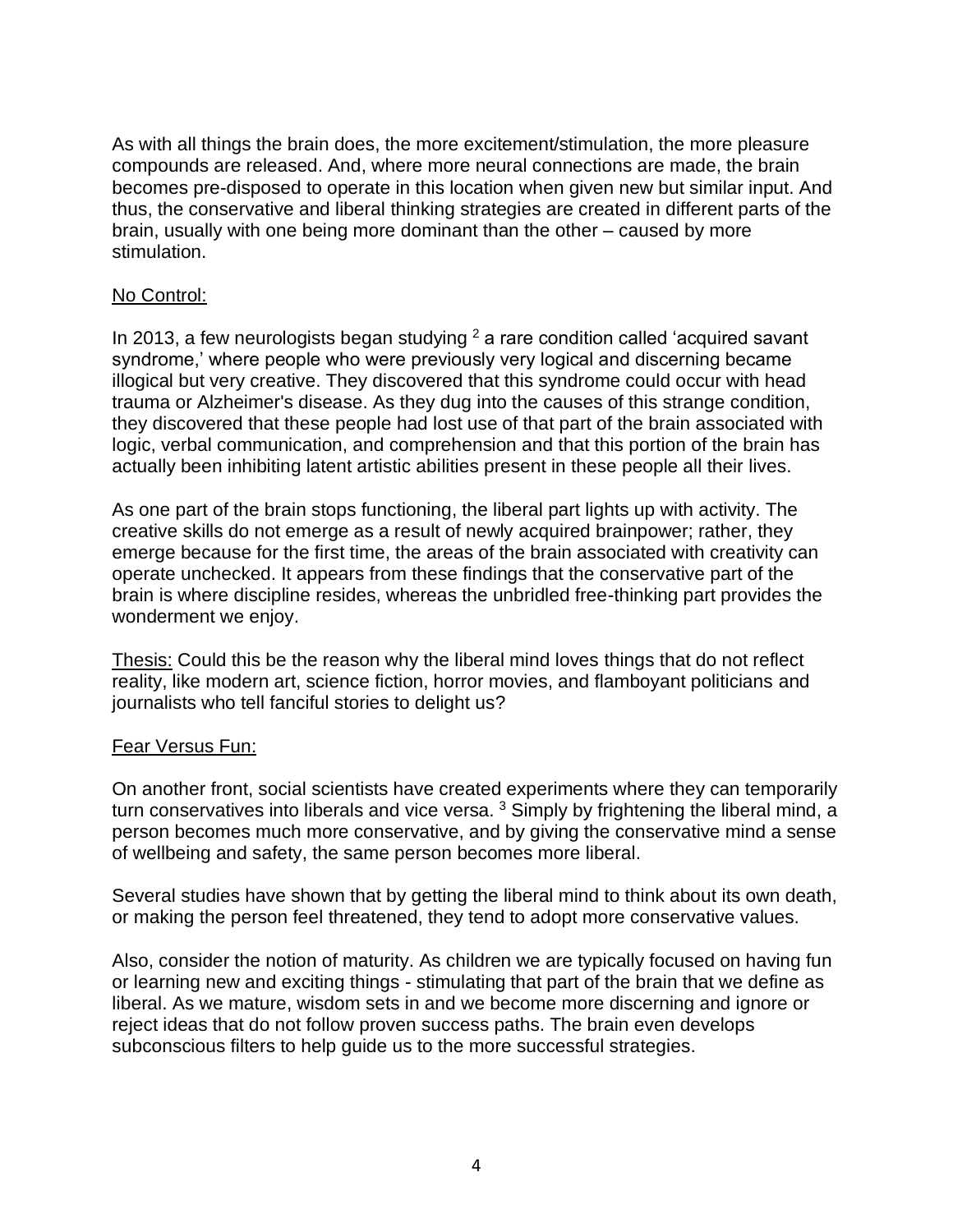So, in a way, we trade the fun of creativity for the wisdom of reality. Behavioral studies have shown that about 95% of all five-year-olds are highly creative. Then, between the ages of five and eight, the brain becomes more discerning. Less than 5% of people over eight are highly creative. <sup>4</sup> As we mature and become "responsible," the conservative part of the brain seems to shut down the liberal wonderment side - just like we discovered in the people with 'Acquired Savant Syndrome.'

Thesis: A significant lesson from this finding is that as life becomes easier, more people are likely to have dominate liberal mindsets. Our easy life today is evidenced by the huge number of obese people in the U.S. – approximately 40% of adults and 20% of children.

In his award-winning book *[How the Mighty Fall,](https://www.jimcollins.com/books/how-the-mighty-fall.html) <sup>5</sup>*Jim Collins provides example after example of how failing to understand the causes of your success can lead to complacency, which eventually leads to failure. He calls this "Hubris Born of Success," <sup>6</sup> and shows how many companies and civilizations have come and gone because their success generated wellbeing for the participants, who eventually became complacent and destroyed themselves by failing to understand the detailed causal relationships that define reality and thus created their success in the first place.

So, is the irrational behavior we are witnessing in many of our cities being driven by this inability of the progressive mind to grasp reality and thus fail to understand why we have become the greatest country in the history of mankind? And, are politicians, who know these people are ineffective thinkers, using this knowledge to destroy our culture in return for the power they gain providing the unthinking liberal mind more dopamine?

As we will see in a moment, I think the answer is unequivocally YES!

Thesis: At the core of the liberal mindset is the inability to think causally, and this causes the inability to understand reality. Instead of understanding a causal reality, the liberal mind sees the world as a bunch of little stories, each defined by a narrative, which the politicians and fake news journalists define and continually change in order to perpetuate their psychopathic need for power over the mindless followers. The listener or follower who has never been exposed to evidenced-based causal thinking, or faced the struggle to survive that forces exposure to reality, they unwittingly buy into the phony narrative and these Mindless Thoughts and Ideas.

## **So, What Does This Mean?**

Thesis: I think these findings show that our brain is not just conservative or liberal. Rather, we have both mindsets, with one being more dominant than the other. We all like to have fun and we all want to be secure, so there has to be more causes for these Mindless Ideas. More importantly, this also shows us how silly it is to categorize someone as a Liberal or Conservative, so let's dig a little deeper.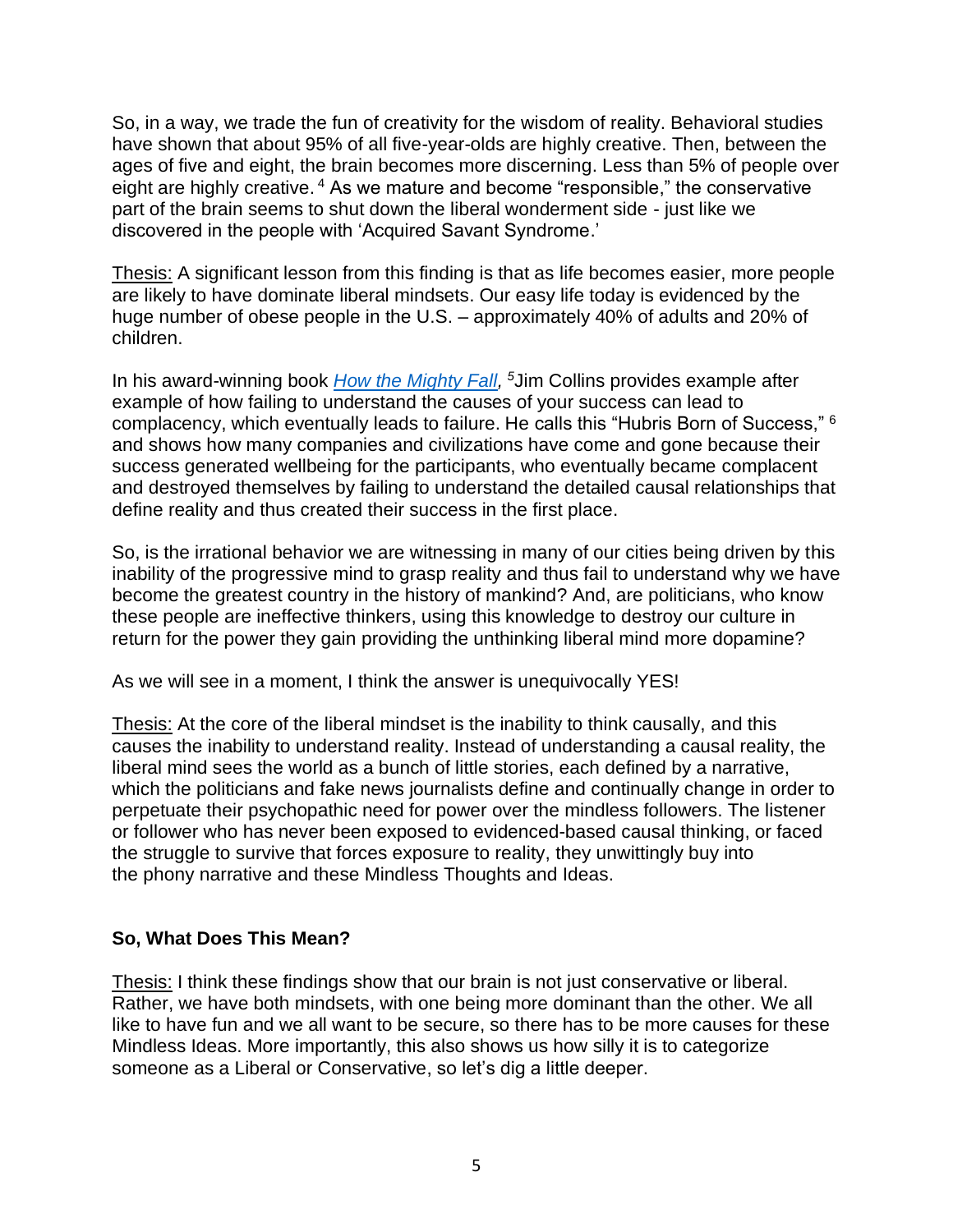Maybe understanding what a mindset is can help us go a little deeper into why some people have these mindless ideas. In cognitive psychology, a mindset represents the cognitive processes activated in response to a given task, but what does that mean? What are these cognitive processes? Here are four primary processes involved in the construction of our thoughts and ideas.

# **Four Primary Processes of a Mindset:**

1. Genetic Predisposition:

Science has recently identified many genes that cause our behaviors. The best example of how genes cause behavior is the domestication of the wolf into our best friend the dog. The breeding of friendly wolves over time eventually created the dog, which is 99+ percent wolf, except for behavior and looks. Not that we are dogs, but DNA is DNA, whether it is in a dog or a human, one component of behavior is genes. If your parents were conservative minded, you may also lean in that direction, not just because of the environment in which you were raised, but because the genetic code you share may be similar. Like the dog, humans seek the companionship of others, but unlike the dog, human behavior can vary considerably; from the overfriendliness of people with Williams Syndrome (who by-the-way, share the same genes as the dog), to the need to control others that is found in the mental condition of Psychopathy, to the antisocial behavior often found in Autism.

Thesis: All these abnormal behaviors and many more are rooted in our genes, and Psychopathy is most relevant here, because it is found mostly in leaders, politicians, and lawyers, who all enjoy controlling others. More on this condition coming up.

# 2. Living Environment:

While the notion of behaviorism as defined by [John B. Watson](https://en.wikipedia.org/wiki/John_B._Watson) <sup>7</sup> and [B. F. Skinner,](https://en.wikipedia.org/wiki/B._F._Skinner)<sup>8</sup> have been pretty much discredited, they were right in the fact that our living environment does affect our view of the world. If we grow up in harsh conditions where basic survival is your main focus, we learn totally different life strategies than someone who is given most everything they need to survive.

# 3. Thinking Process:

As we saw in the differences in our liberal mind and our conservative mind, given the situation, we may seek the ideal condition or we may choose to analyze a situation causally to ensure a positive outcome. That is, if we question everything and attempt to understand reality by searching for evidence-based causal relationships, we will find a completely different reality than if we simply tell stories and categorize things or ideas.

# 4. Information Intake: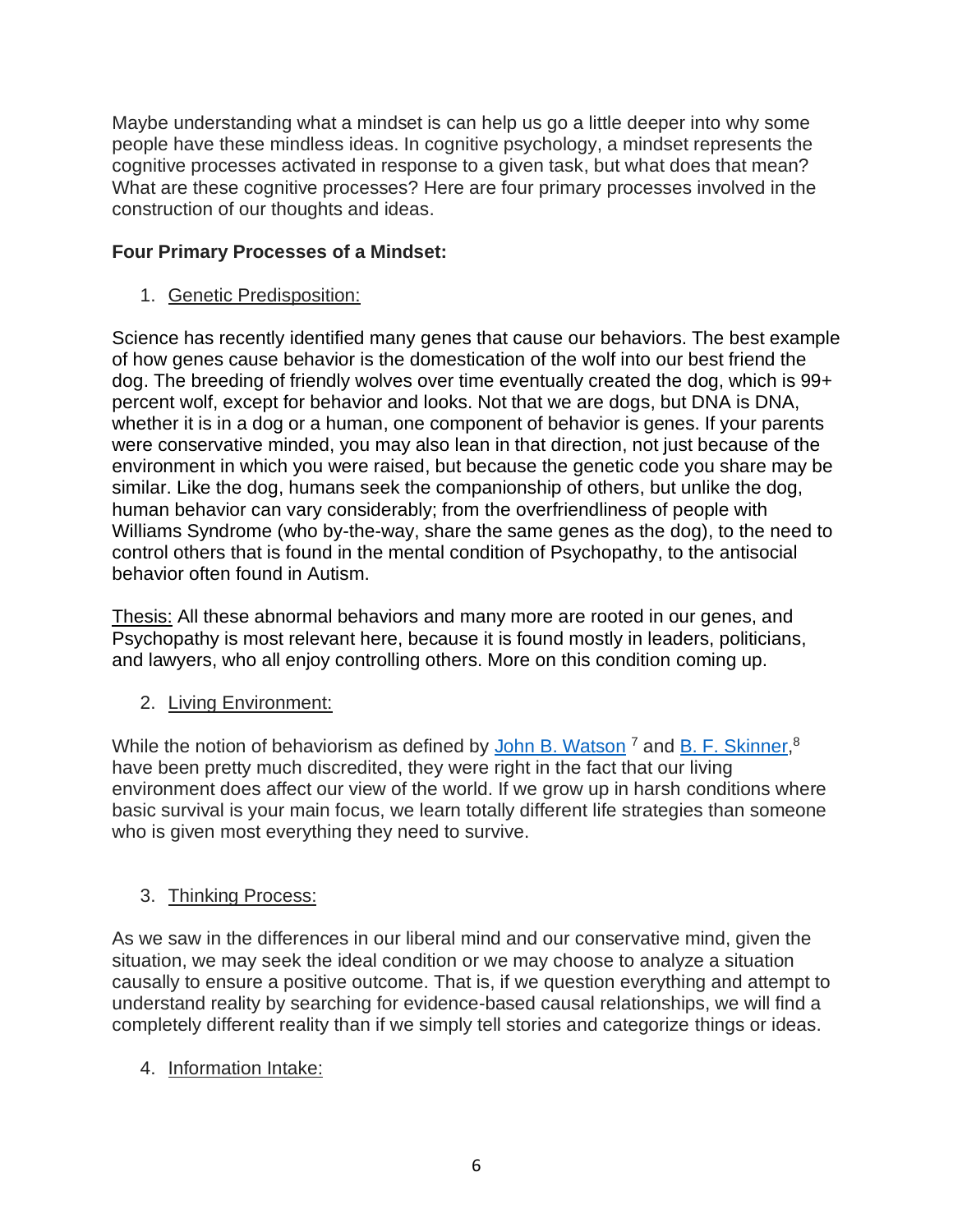While part of the living environment, this process involves the type of information we allow into our environment to feed our minds. This often comes in the form of liberal or conservative perspectives on various topics that affect our lives as presented by friends, family, news media, entertainment, educators, and literature.

## **Mindset Defined**

So our mindset and thus our thinking is caused by the conditional cause of a genetic predisposition (Genetic Makeup) for being liberal or conservative, the conditional cause of living in a conservative or liberal environment (Living Environment), and the conditional cause of thinking causally or not (Thinking Process), coupled with the action cause of feeding our minds liberal or conservative information (Information Intake). See Figure 1 below for a graphical representation of a Mindset.

|                                 | $\Rightarrow$ Genetic Makeup     |
|---------------------------------|----------------------------------|
|                                 | and                              |
|                                 | $\Rightarrow$ Living Environment |
| Mindset $\Rightarrow$ Caused By | and                              |
|                                 | $\Rightarrow$ Thinking Process   |
|                                 | and                              |
|                                 | $\Rightarrow$ Information Intake |

## **Figure 1: Primary Causes of Human Mindset**

Depending on the combination and strength of these four causes, one's mindset can be highly varied. You could have liberal genes, live in a harsh environment (conservative), use a categorical/storytelling thinking process (liberal) and feed your brain conservative ideas. Depending on the combination of causes, many different mindsets are possible in the same person, and this helps explain why we may be liberal minded on some subjects and conservative on others.

By feeding our minds liberal or conservative ideas our brains become wired according to which set of ideas we fed it the most. A highly liberal mind would be genetically liberal, living an easy life, using categorical storytelling to think about liberal ideas. Whereas a highly conservative person would have conservative genes, living a challenging life and using causal thinking skills to feed the brain conservative ideas. But there are 16 possible combinations of these four causes, and when combined with the probability of occurrence and the many ways we process information, we can see why people are so unique. The possibilities are endless, but let's look for which combination of causes produces the Mindless Thoughts and Ideas we saw in our stated problem.

# **Search for Causes of Mindless Thinking**

Let's examine these four primary causes of our mindsets more deeply:

1. The Genetic Causes: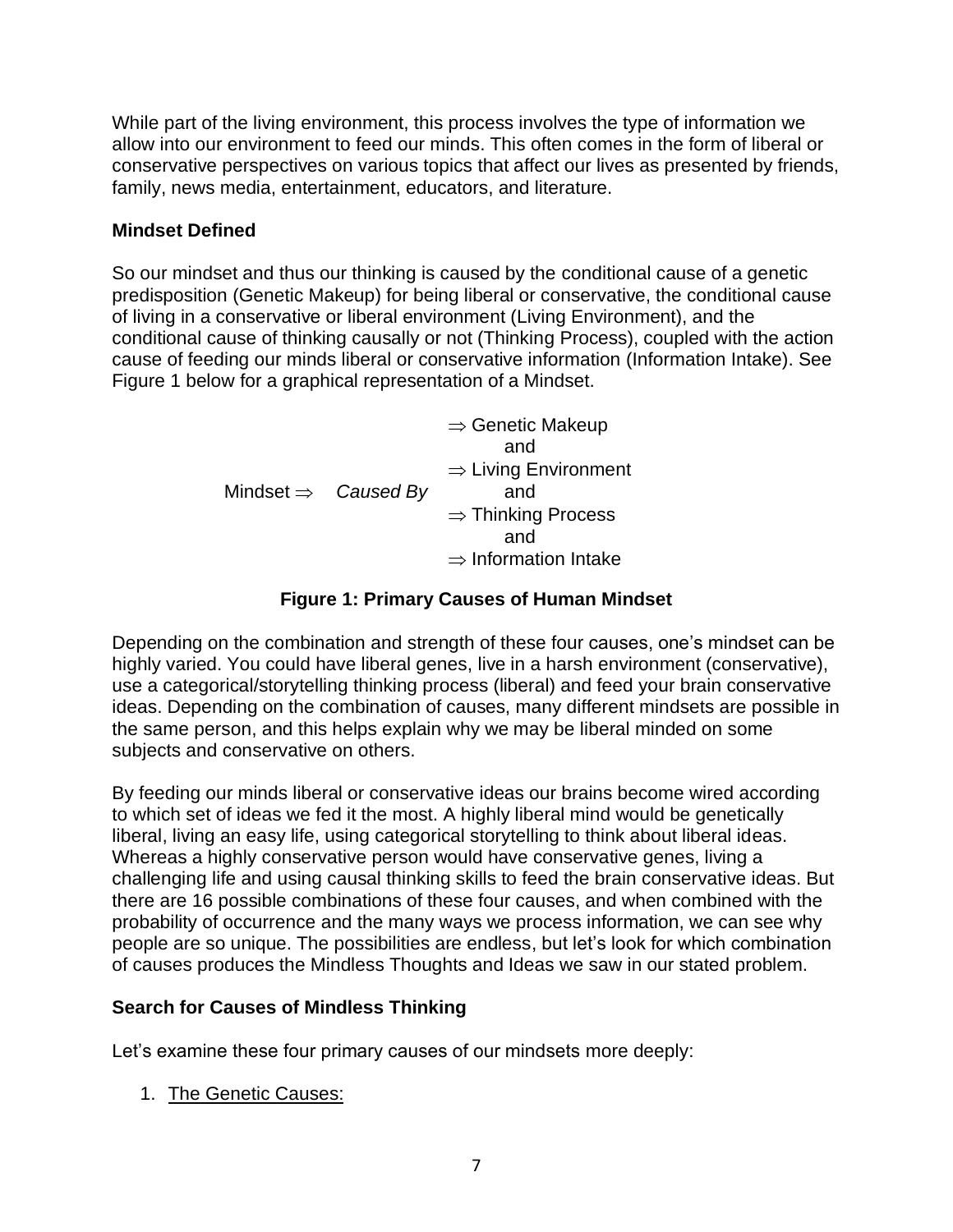If we look at the demographics of progressives versus conservatives, we find that most progressive liberals live on the East and West Coast, in cities like Seattle, Portland, San Francisco, Los Angeles, New York City, Baltimore, etc. where 70% to 85% of the population identify as liberals. If we look at the other more conservative states, we find most liberals live in the big cities and their suburbs. In fact, in the 2016 Presidential Election, President Trump, a conservative, won in 3,084 (98.2%) of the 3,141 counties in the United States, yet lost the popular vote by ~1.5 million votes, showing how concentrated liberals are in our cities. In fact, since only 57 of 3,141 of the counties in this country hold dominate liberal mindsets they live in only 1.8% of the land mass – the cities. This is not to say all these people are mindless thinkers, but it does tell us where they are located so we can better understand why.

Thesis: I propose that this is caused by the fact that life is much easier in the cities than in rural communities, and those who are genetically predisposed with liberal ideas seeking excitement and idyllic viewpoints can more easily experience them in the city.

But it's not just people who want fun who flock to the cities. It's also the mentally disturbed who need the attention of other people to feel whole. These include the psychopaths and narcissists.

Psychopathy is a complex personality disorder that includes interpersonal and affective traits such as controlling, glibness, lack of empathy, guilt or remorse, shallowness, and irresponsibility, and also behavioral characteristics such as impulsivity, poor inter-social control, and promiscuity. And, because the psychopath's driving force is to control other people, they need to be where the most vulnerable minds are – the cities.

Psychopathy is believed to affect approximately 1% of the general population, 15–25% of the male and female prison population [\(Hare, 1991,](https://www.ncbi.nlm.nih.gov/pmc/articles/PMC2765815/#R56) [2003\)](https://www.ncbi.nlm.nih.gov/pmc/articles/PMC2765815/#R59), and 10–15% of substance abuse populations [\(Alterman and Cacciola, 1991;](https://www.ncbi.nlm.nih.gov/pmc/articles/PMC2765815/#R4) [Alterman et al., 1993,](https://www.ncbi.nlm.nih.gov/pmc/articles/PMC2765815/#R5) [1998\)](https://www.ncbi.nlm.nih.gov/pmc/articles/PMC2765815/#R6). <sup>9</sup> And according to 2016 census data, <sup>10</sup> only 19.3 percent of the population (about 60 million people), live in rural America; which means no less than 80% of the U. S. psychopaths live in the Cities.

When we look for physical causes of psychopathic personality disorder we find the neural structures encompassed by the paralimbic system, including the amygdala, hippocampus, insula, orbital frontal cortex, anterior superior temporal gyrus, and the rostral, caudal, and posterior cingulate, may play a key role in psychopathy. Assessing these areas with high-resolution structural magnetic resonance imaging (MRI) scans of 254 male medium and maximum-security inmates, Kiehl and colleagues determined that reduced gray matter volumes (GMV) and concentrations (GMC) in paralimbic regions correlated significantly with the total score on the Hare Psychopathy Traits Checklist (Figure 2) used to diagnose psychopathy. 11

- 1. Pathological lying incapable of recognizing or telling the truth
- 2. Glib and superficial charm an absence of self-consciousness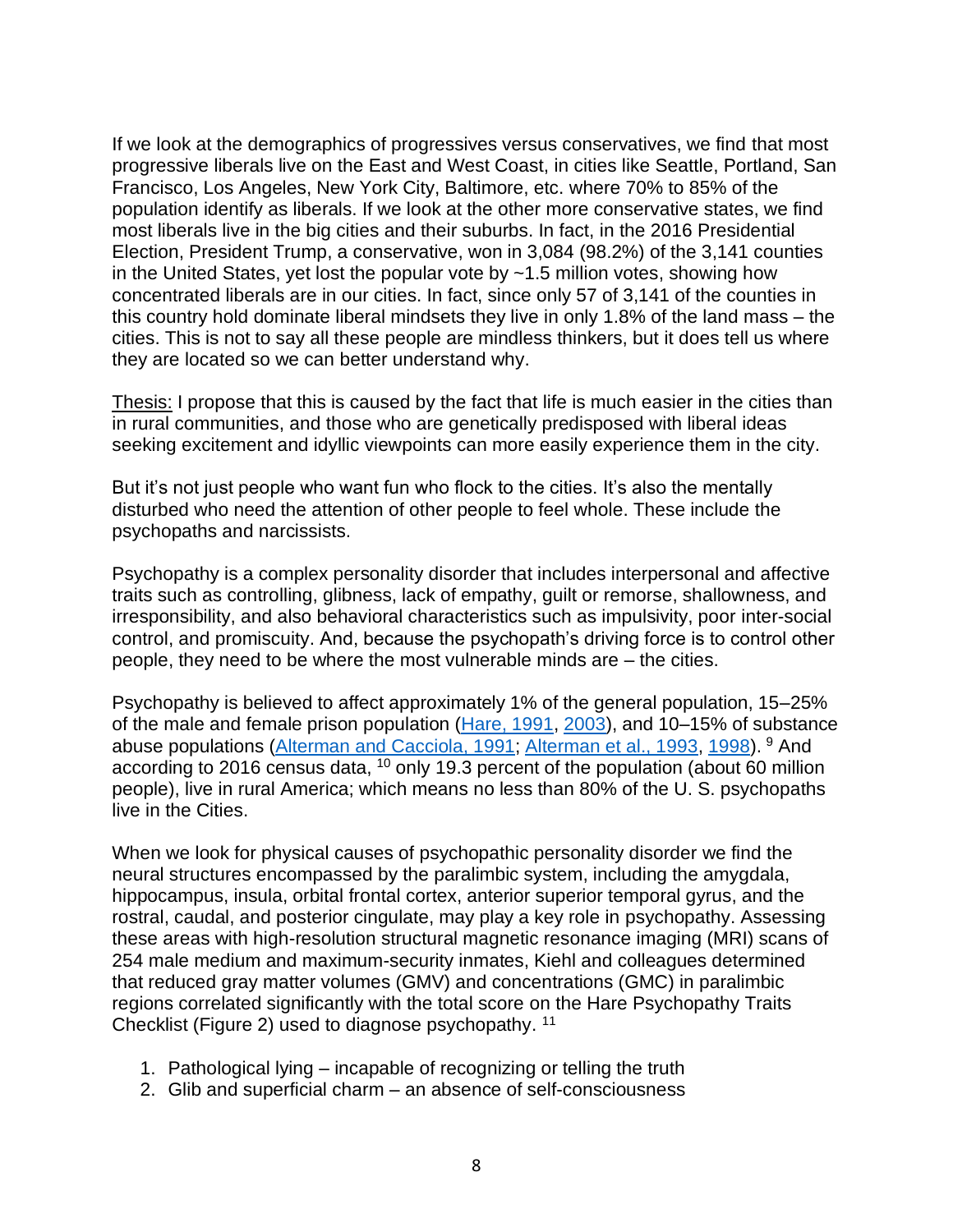- 3. Grandiose sense of self
- 4. Need for stimulation or prone to boredom
- 5. Cunning and manipulative use of deceit to cheat or con for personal gain
- 6. Lack of remorse or guilt
- 7. Shallow emotional connection with others
- 8. Callousness and a lack of empathy
- 9. Parasitic lifestyle an intentional, manipulative exploitation of others
- 10.Poor behavioral controls expressions of irritability, impatience and aggressive response to others
- 11.Sexual promiscuity
- 12.Early behavior problems such as lying, cheating, vandalism, bullying, etc.
- 13.Lack of realistic long-term goals live day to day
- 14.Impulsivity inability to resist temptation
- 15.Irresponsibility repeated failure to honor obligations or commitments
- 16.Failure to accept responsibility for own actions
- 17.Many short-term marital relationships
- 18.Juvenile delinquency
- 19.Revocation of conditional release not following agreed-upon behavior
- 20.Criminal versatility

# **Figure 2: Hare Psychopathy Traits Checklist**

Knowing the biological sources of psychopathy is important, because being caused by highly variable physical and genetic causes, we know that some people without a confirming diagnosis may only have a few of the defining traits, and it can vary from mild to severe depending on how much gray matter is missing in different parts of the brain.

Many psychological studies show that politicians are more likely to show psychopathic traits, and in one study, *Psychopathy by U.S. State*, Ryan H. Murphy, Professor at Southern Methodist University, found the occupations that were most disproportionately psychopathic were in this order: CEO, lawyer, media worker, salesperson, surgeon, journalist, police officer, clergyperson, chef, and civil servant. He also found that the highest concentration of psychopaths is in Washington, D.C., which has almost twice as many as the next state, Connecticut, which has a high number of big business CEO's. Given that most politicians are lawyers, it is not uncommon to see these traits in them.

When asked a question that contradicts their stated position, the psychopathic politician will become very irritated and aggressive in their response. They will not try to understand the point or ask for more details of the topic – rather, they will start namecalling and digging a deeper hole trying to justify their illogical position. In doing so, they exemplify items 1, 3, 5, 8, 9, and 10 on the Hare Checklist. Look for this the next time you watch an interview with a politician. Like the recent one with [CNN host Wolf Blitzer](https://www.msn.com/en-us/news/politics/house-speaker-nancy-pelosi-clashed-with-cnn-s-wolf-blitzer-over-why-democrats-haven-t-accepted-the-trump-administration-s-1-8-trillion-stimulus-offer/ar-BB19ZxXJ)  [and Nancy Pelosi.](https://www.msn.com/en-us/news/politics/house-speaker-nancy-pelosi-clashed-with-cnn-s-wolf-blitzer-over-why-democrats-haven-t-accepted-the-trump-administration-s-1-8-trillion-stimulus-offer/ar-BB19ZxXJ) <sup>12</sup>

## 2. Living Environment Causes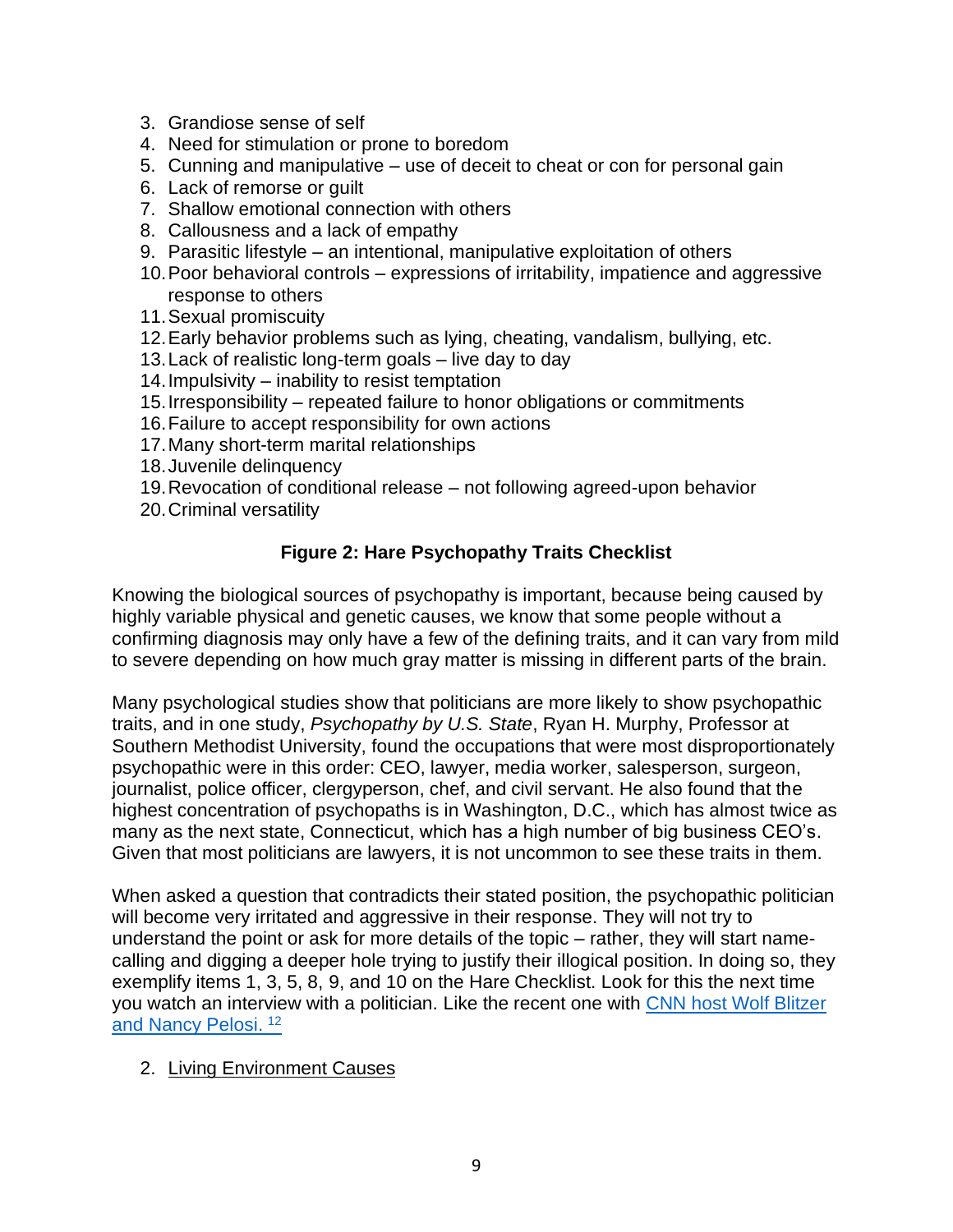At the core of humanity is the need to socialize. We like sharing ideas with others and when they agree with our view of the world, it makes us feel validated, releasing dopamine into our brains causing that "feel good" feeling our liberal mind seeks. If we continue down a certain path on a certain subject, we end up in a group of people with the same world view and a group mindset forms based on the environment. We call this Groupthink and it is common in all groups.

Groupthink is a psychological phenomenon that occurs within any group of people in which the desire for harmony and conformity in the group results in an irrational or dysfunctional decision-making outcome. The group discusses a topic and over time a consensus in the form of a story is born. It might be slightly modified as the narrative is created, but if anyone inside or outside the group challenges the agreed-upon belief of the group, they are ridiculed and/or ostracized from the group. It doesn't matter if evidence-based facts are presented; if you don't follow the dogma you can't be part of the group.

While it is common in both liberal and conservative groups, the conservative group is more inclined to include some free-thinkers who know truth requires you to challenge everything and the group members are more inclined to enter into a rational discussion of the situation using the diversity of thought inherent in the group to analyze all the perceived causal relationships.

As we shall see in the *information intake* causes below, there is no room for debate in the radical progressive liberal group and anyone who dares to even go there is attacked and ostracized.

## 3. Thinking Process Causes

To better understand these causes, let's examine some of the strategies and logical processes we use in the process of "thinking." <sup>23</sup>

## *Street Smarts*

The most basic approach to thinking, discussed throughout history, from Buddha, about 2500 years ago, to the present time, is causal observation. Sometimes referred to as "street smarts," this strategy calls for observing our environment with an eye toward cause-and-effect relationships. For example, if you see smoke, you know there may be a fire, because you understand the set of causes associated with smoke. While causal observation serves us well, there are no commonly accepted principles of causation to actually guide us in this strategy. Instead we use various other strategies, such as linear thinking, categorization, storytelling, common sense, and various forms of problem analysis. Let's examine each of these failed strategies.

## *Linear Thinking*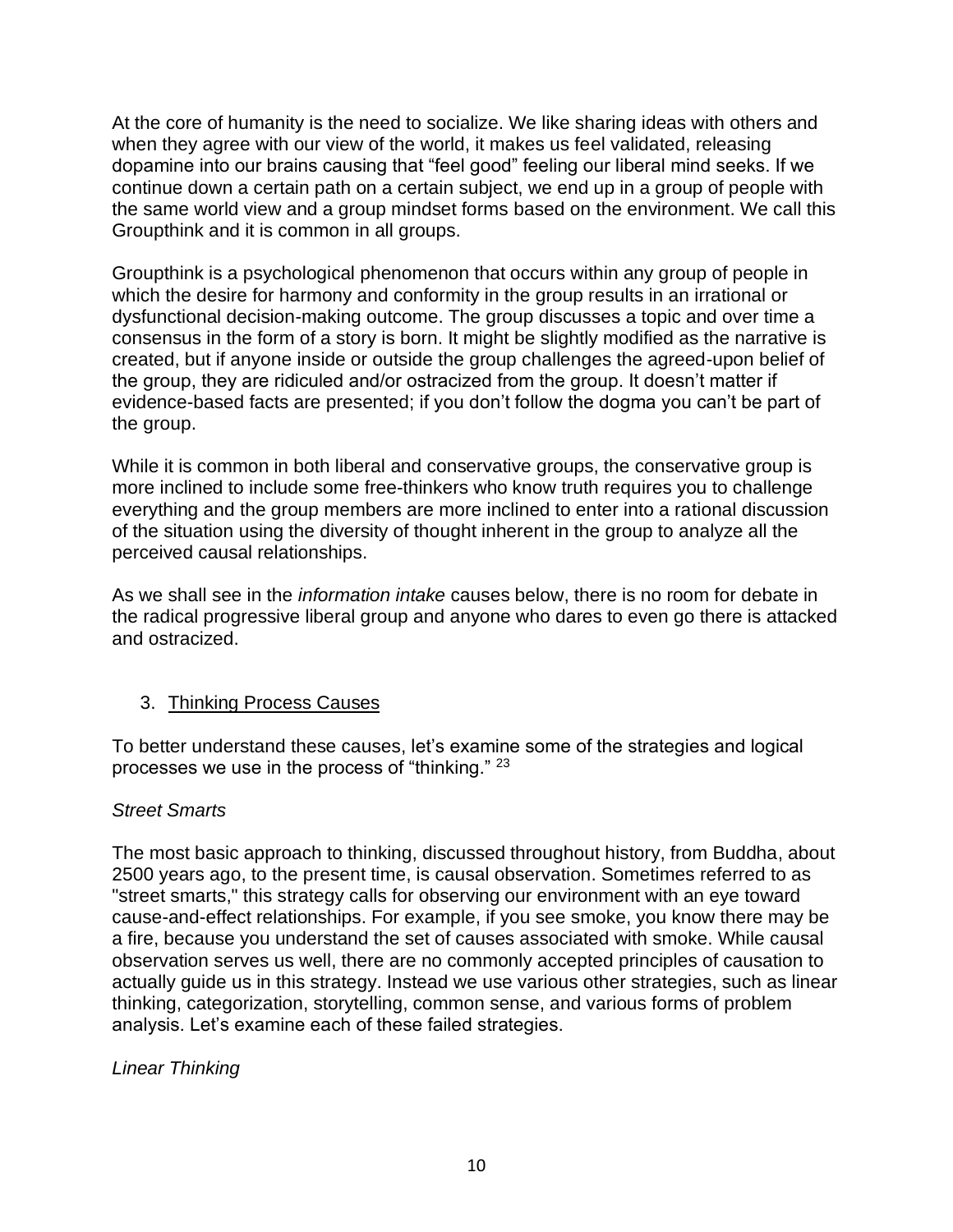Like a string of falling dominos, when we simply ask why, why, why, we believe that A caused B, B caused C, C caused D, and somewhere at the end of this causal chain there is a magical single cause that started everything, i.e., the root cause.

In the thirteenth century, St. Thomas Aquinas of Sicily taught us the fallacy of this strategy when he proposed that: "potency cannot reduce itself to act." <sup>13</sup> Or, as he clarified with this example: "the copper cannot become a statue by its own existence." It requires the conditional cause of the copper's existence and the actions of a sculptor. Unfortunately, this simple and important observation has not been understood or incorporated into everyday thinking, and most people continue to see the world linearly. We ask a few why questions and then stop, often because the answers stop coming. Think about your last conversation with a three-year-old. After just a few answers to their continual "why" questions you give up and say something like "well, because that's just the way it is." This is not effective thinking, but rather the normal path of least resistance most humans take.

Thinking takes a lot of energy and time and unless it gives us quick gratification, we simply don't do it. Especially when we realize that every time we ask why we have to get at least one action cause and one conditional cause (usually many more). And when we continue to ask why, why, why, we get 4, 8, 16, 32, 64,  $-\infty$  causes and we very quickly stop because the complexity of the branched causes is too much for our simple minds.

## *Categorization*

The human brain is designed to categorize and establish biases, so, instead of identifying the actions and conditions of each effect, as St. Thomas Aquinas would have us do, categorization places causes or events in a predefined box, which implies some causal information.

For example, we might choose to categorize a group of people as "deplorables," and thus imply that they are not worthy of our respect. There are no specifics about values or ideas, or causal understanding this group may possess, just a label - a category. This is sometimes called "identity politics" and is a flawed strategy because it ignores the reality of branched causes and obfuscates the truth.

The categorization strategy is part of a larger, very simplistic strategy, which goes on to suggest that if we can categorize something, we can implement standard solutions. For example, if something is bad, we must act against it, or if something is good, we should revel in it. Or if the training is inadequate, we can make it better, but "inadequate" is not an actionable cause and "better" is not a specific solution.

Categorical strategies like labeling a group "deplorable" do nothing to advance the understanding of the group or ideas they hold. Rather, they display an ignorance of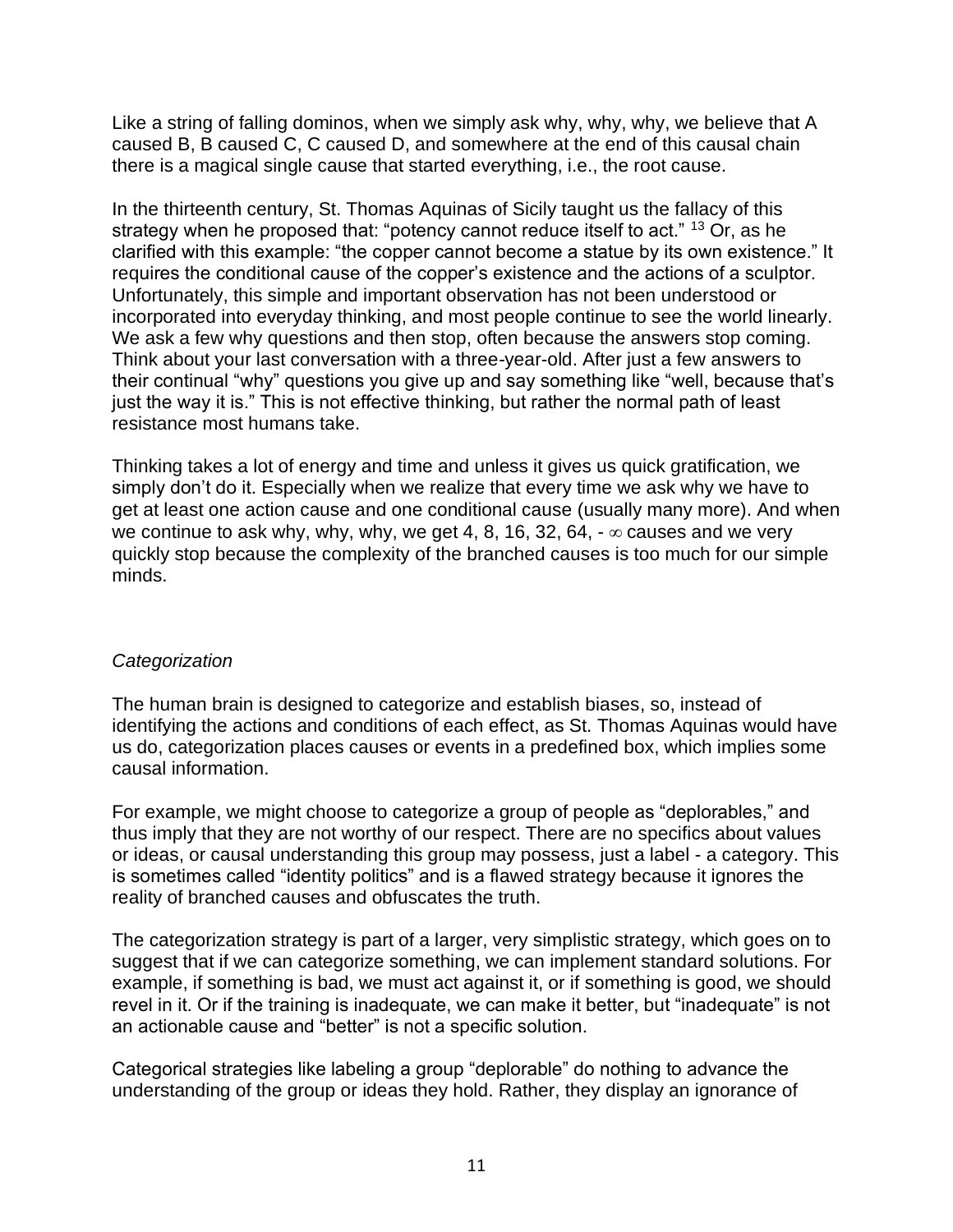reality and a disdain for the truth, thus violating the fundamental principles of causal thinking and honesty. It is very simple-minded thinking and people who seek the path of least resistance like that.

Like the causal observation strategy (street smarts), categorizing is at the core of pattern recognition, which is a fundamental biological process built into the genome of higher life forms, so it is only natural that we would utilize categorical thinking in our daily activities. Because categorization is a natural brain process, people who use these methods think they are effective. When asked to explain all the causal relationships of a given event, they can't do it, but they usually have a good understanding of the main causes and may even be able to explain some of the causal relationships. At the same time, they are unable to effectively communicate them, because these relationships reside in the mind, not in a form that can be shared and openly discussed with others. When they become frustrated that you do not understand them, they use another categorical term to obfuscate – they say it's just 'common sense,' but as we have noted in this discussion, thinking is anything but common.

Categorical thinking strategies simply do not delineate causal relationships and thus the ideas being considered while using this strategy are often incomplete or simply incorrect. When other people cannot clearly understand the reasons (causal relationships) behind a decision to change, or are not able to share their causal understanding of the event or idea, they are often very reluctant to accept any proposed solutions — often resulting in conflict and disagreement, like we see in the political divide we have today.

In addition to what we learned from St. Thomas Aquinas, that every effect has at least two causes, as early as the fifth century BC, Buddhist writings reveal that "as a net is made up of a series of knots, so everything in the world is connected by a series of knots." <sup>14</sup> At the heart of this observation is a fundamental principle that all causes are part of a very complex, infinite set of causes, yet we ignore this simple observation when using prescribed categorical problem-solving strategies that contribute to this Mindless Thinking.

## *Storytelling*

With a new appreciation for cause-and-effect relationships, let's take a deeper look at storytelling and language. Stories, our primary form of communication, conflict with the cause-and-effect principles in three ways:

- 1. Stories start in the past and provide a linear storyline into the future, while causal relationships start with the present, and ask why, to better understand all the causes from the past.
- 2. Stories are linear, while causal relationships follow the branches of the infinite set of causes that is reality. Stories go from A to B to C, linearly through time, without regard for the order of actions and conditions of the causal relationships.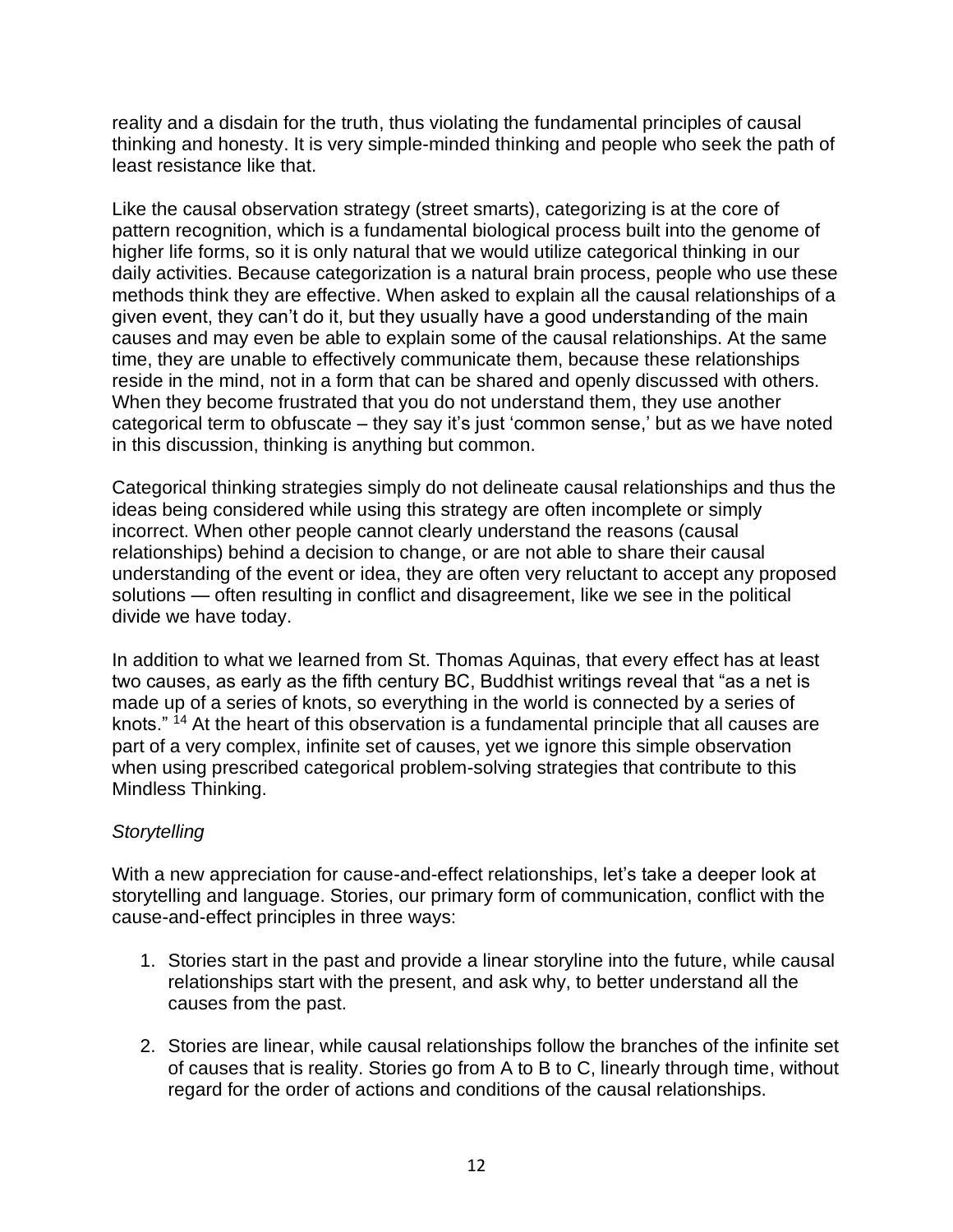3. Stories use inference and declarations, like "they are all deplorables", to communicate meaning, while legitimate causal relationships require clear evidence of the existence of each cause.

Because we view and understand the world through our storytelling, we create a narrative; a story that we generate in our mind that reflects how we view a certain situation, idea or event. Once we create this narrative or hear it from some other source, we hold it as our prototypical truth and repeat it to others – usually people with the same cultural or political bent. Each time we repeat it or think about it, we make stronger neural connections, especially if our friends agree with us and validate our thinking. And because of how our brain biologically makes stronger physical neural connections, it becomes more "real" – it becomes the truth.

So, instead of understanding the causal reality of a given situation, idea, or event by understanding its evidence-based causes, we create a story-based world that is void of clear and rational thought which clearly violates the fundamental principles of causation and honesty.

Knowing this common strategy of storytelling is horribly flawed, we could develop a strategy that says: "I need to make sure I am always thinking causally, not just listening to stories that support my existing beliefs and biases." But, humans are simply not well designed to think causally. When given tests to see if the animal is good at causal thinking, the dog and monkey do a much better job than humans. <sup>15</sup> These tests were performed on children to see if causal thinking was innate or learned, and it is clearly obvious it is not a natural human characteristic. It must be learned! And since it is not taught in any of our schools, most people never get a grip on reality and are easily suckered into these Mindless Thoughts and Ideas.

In summary, if you are genetically predisposed, living an easy life, never been taught causal thinking, and feeding your mind baseless narratives, you can easily create or follow the Mindless Thoughts and Ideas we discussed in the beginning of this writing.

Combine these causes with the psychopathic politician whose purpose in life is to control others and know this is how most people think, they capitalize on it. They know the best storyteller wins the day and when and if a rational person who thinks and speaks causally comes along to explain the causes of a problem, their complex picture of reality gets lost in the discussion because of this laziness of thought. It's called demagoguery, which is defined as an appeal to people that plays on their emotions and prejudices rather than on their rational side. It is a manipulative thinking strategy often used by sleazy politicians and psychopaths that appeals to ineffective thinkers. Don't be one of them!

For a good example of this, sit back and listen carefully the next time you meet with friends or co-workers who are trying to solve a problem. The person who tells the best story, usually the leader of the group, always wins the day. Ask yourself if the prevailing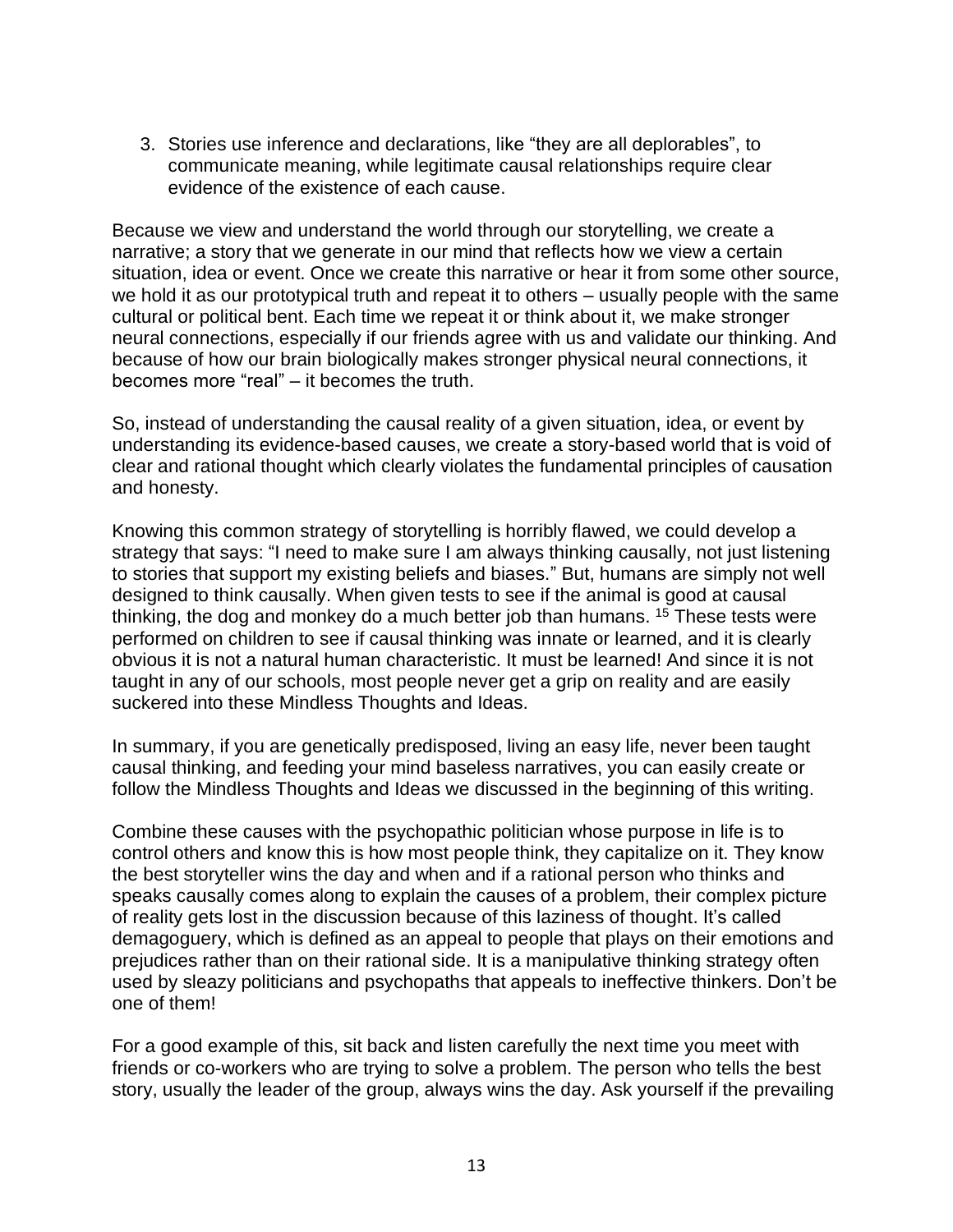story is based on evidence-based causes or just good storytelling using innuendo, categorical thinking and obfuscation. Chances are you will find all of the failed strategies discussed above and very little evidenced-based causal thinking.

#### 4. Information Intake Causes:

While we get our information from many sources, we will look at three that contribute most to the Mindless Ideas in our problem definition. They are the corrupt news media, social media, and most unfortunately, our education system. Let's first look a little closer to what has happened to our universities and see how they have become liberal indoctrination centers for the progressive left.

## *Education*

In one of the most important books of the century, John Ellis uncovers one of the biggest causes of our de-evolution in his new book, *The Breakdown of Higher Education* (2020), <sup>16</sup> where we learn that our education system has been taken over by very progressive far left liberal professors and administrators. These radicals are a primary source of the identity politics and Mindless Ideas that define our problem.

As an example of this, instead of teaching all the aspects of World History or American History, nearly all the college history classes teach some kind of identity politics perspective, like how racist our society is, or that America is an evil empire that colonizes poor countries and enslaves their people. And, to get a college degree in history, it doesn't even require that you take an American History course in 82% of our colleges. The American Council of Trustees and Alumni (ACTA), in 2000 found that 81% of college seniors at 55 of the most prestigious colleges and universities in the United States could NOT pass a High School history test about American History. They could not identify Valley Forge, or identify any words from the Gettysburg Address, and had no concept of the basic principles of the U.S. Constitution.<sup>17</sup>

And this ignorance of who we are as a nation has filtered down to the average American today. In a study by the Woodrow Wilson National Fellowship Foundation <sup>18</sup> published in 2018, they found that only 33% of Americans could pass a multiple-choice test taken from the U.S. Citizenship Test. Half don't know which countries we fought against in World War II, and 57% don't know how many justices are on the U. S. Supreme Court. Given this abysmal finding, it indicates that the liberal colleges have also infected our K–12 Education as well.

In effect, our colleges are indoctrinating our kids today with Socialist nonsense so that they can control them in the future. If our kids know nothing about the constitution and the history behind it, they don't know why we are the greatest country in the history of humanity and hence, will easily fall victim to these false narratives propagated by these radical progressive leftists. Since big government with unlimited powers is vital for socialist schemes, these radicals don't want our kids knowing the truth about our constitution and how it is about government for and by the people, not a totalitarian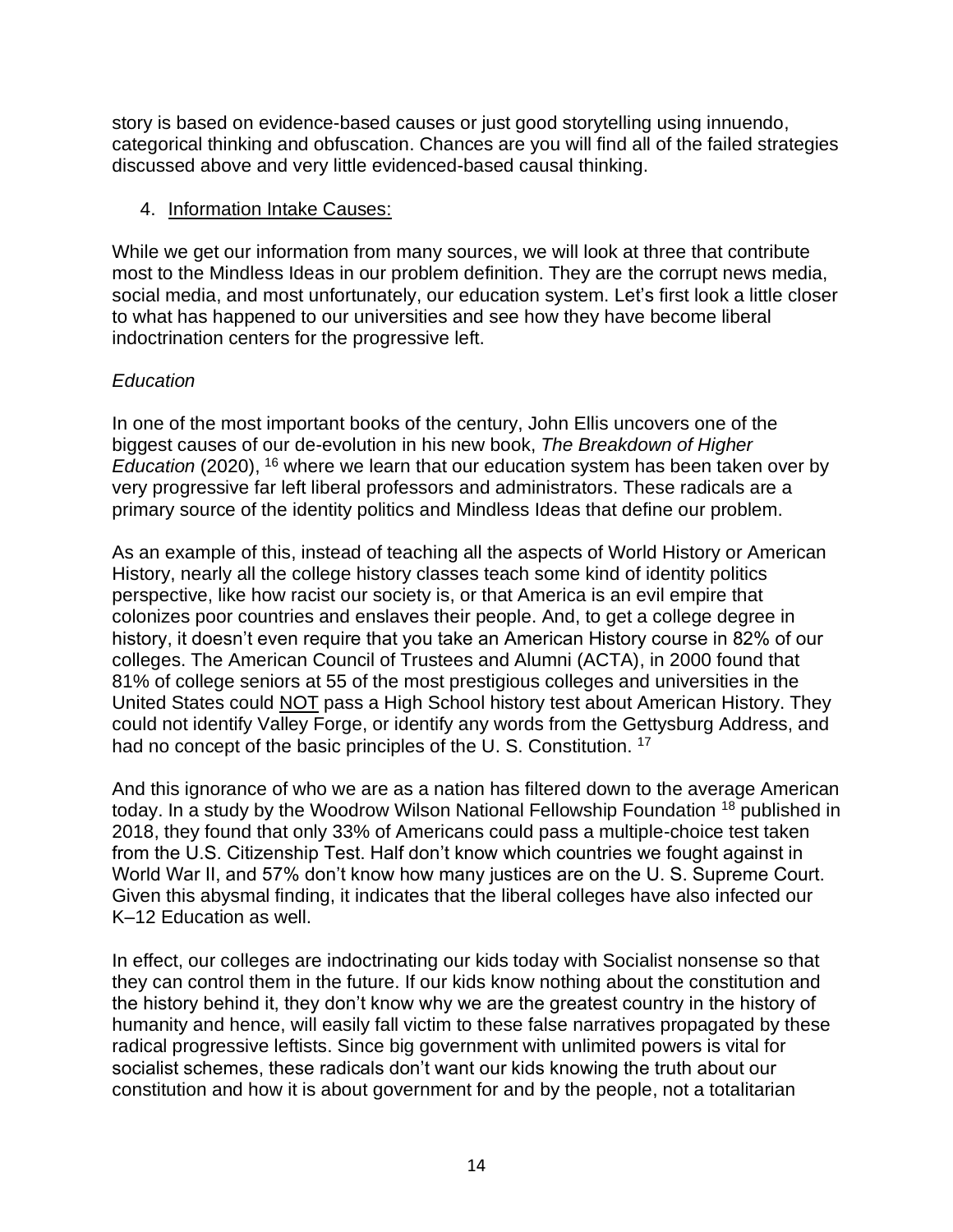state common to the socialist manifesto. This helps explain why so many people are not questioning the total violation of our constitutional rights imposed by these COVID-19 lockdowns.

It has gotten so bad, that even the then presidential candidate, [Joe Biden told the world](https://www.politifact.com/factchecks/2020/oct/13/joe-biden/fact-check-bidens-misleading-claim-senate-gops-sup/)  $19$  that it is unconstitutional for President Trump and the Senate to install a new Supreme Court justice to fill the seat left vacant by the death of Ruth Bader Ginsburg.

Of course this is a total falsehood and if you read [Section 2 of Article II of the](https://usconstitution.net/const.pdf)  [Constitution,](https://usconstitution.net/const.pdf) <sup>20</sup> you will know the truth, but these radical liberals know the average person today has never been taught anything about our constitution and/or are too lazy to look it up, and will believe this huge lie because it came out of the mouth of a someone they admire.

Not only are our children being indoctrinated with socialist garbage, they are not even receiving the quality education needed to be an effective citizen and that which we expect from our higher education institutions. In a study  $21$  done by the National Center for Education Statistics (NCES) in 2003, only 31% of college graduates were proficient in reading, writing and understanding information in short texts, let alone more complex writings.

Instead of teaching effective communications, thinking skills, and history, they teach diversity and social justice. Diversity has become the key value in academic life. Not diversity of thought, but diversity of skin color or sexual orientation, etc.

John Ellis tells us that: "if you were to examine the speech of any university president fifty years ago, you would find the word "excellence" occurs with great frequency. That concept was the guiding light of the academy. If you made the same examination today, you would find that "<u>diversity</u>" <sup>22</sup> has taken its place." They even have 'Vice Chancellors for Diversity' with many support staff members who provide no value what-so-ever to the education of the students, but instead enforce the radical dogma of "Diversity" upon everyone, students and teachers alike. You are no longer allowed to debate any topic that wonders near their totally false belief in systemic racism or differences in the sexes.

These are people who complain about hate speech, yet their own hatred of anyone who disagrees with them is completely out of control as we shall see in the next section. There is no room for debate or discussion of factual causal relationships that define reality, just my way or the highway! If you challenge these radicals on their dogma, you are shouted down or demonized as a moral failure. Without critical analysis of any idea and debate amongst their peers, the students are deprived of the [effective thinking](https://www.amazon.com/Effective-Thinking-Humility-William-Taddit/dp/1796059536/ref=sr_1_1?dchild=1&keywords=William+Taddit&qid=1601847527&sr=8-1) <sup>23</sup> skills that every employer in the world lists as the single most important attribute they want in a new hire.

Mr. Ellis also tells us that more than half (51%) of people 18 to 29 years old look positively at socialism – a system that has brought misery and death everywhere it has ever been tried. And 57% of Democrats think the same thing.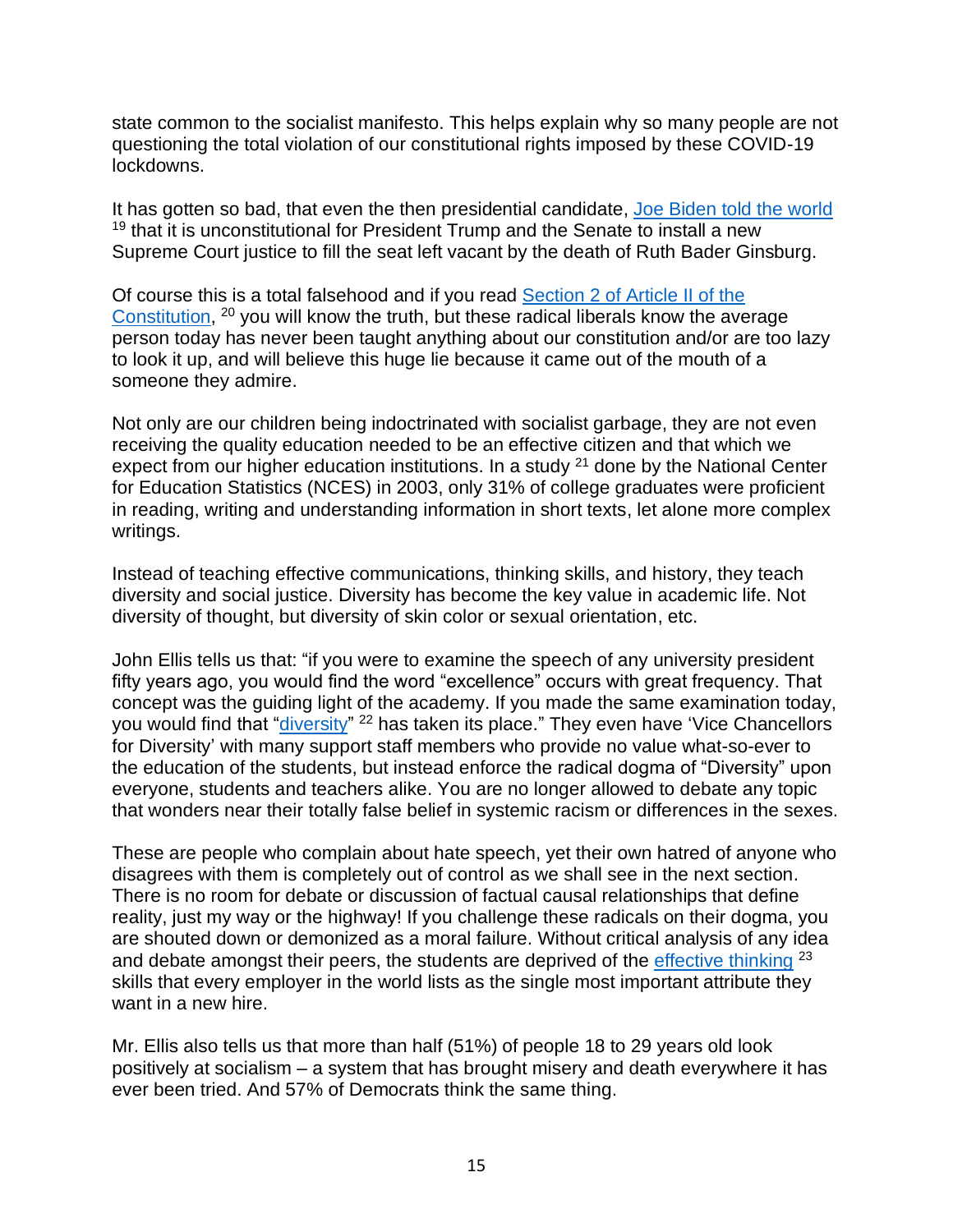And Mr. Ellis is not the only one to blow the whistle on our education system. In their 2016 book, *Crimes of the Educators*, <sup>24</sup> Alex Newman and Sam Blumenfeld provide very detailed information on the dumbing down of America. Their book introduction sets the stage with these words: " Progressive utopians are criminals! They are genocidal psychopaths who have killed more human beings in the last one hundred years than any other ideologues in history…. In the United States the socialist utopians adopted a new and unique method of conquering a nation: by dumbing down its people, by destroying the brainpower of millions of its citizens."

#### *Corrupt News Media*

Next, let's take a look at the main stream news media to see how much of an impact it has on our mindsets.

There is one major thing that distinguishes a journalist today from the rest of us – they overwhelmingly have a liberal mindset. In Washington, D. C. for example, 93% of the journalists are liberals, compared to roughly 50% in the general population. <sup>25</sup> Journalists also have the third highest rate of psychopathy of all professions, second to lawyers and third below first place CEO's.

Thesis: The biological need to control others seems to drive them to write the fear mongering articles found in most media outlets. Their purpose is not to inform but to instill fear and thus control your mind. When they think they have failed to do this, they start displaying the traits of the psychopath like expressions of irritability, impatience and aggressive behavior, inability to deal with evidence-based causal relationships and making condescending statements like the following examples:

Example #1: MSNBC news anchor, Chris Hayes tweeted this about the people who are resisting the draconian COVID-19 Pandemic lockdowns imposed by many mayors and governors: "The most humane and reasonable way to deal with all these people, if we survive this, is some kind of truth and reconciliation commission."

What do you think that commission would look like if it was established by these radical progressives? You can be assured that evidence-based causal relationships would not be allowed. You would be categorized and sentenced to hard time based on your identity, not facts. Does that sound like America or China or some other communist country? A truth and reconciliation commission certainly has nothing to do with the personal freedom currently found in the United States.

Example #2: Keith Olbermann, another MSNBC long time liberal political commentator, said on Oct. 8, 2020: "The task is twofold, the terrorist Trump must be defeated, must be destroyed, must be devoured at the ballot box. And then he and his enablers, and his supporters, and his collaborators, and the Mike Lee's and the William Barr's, and the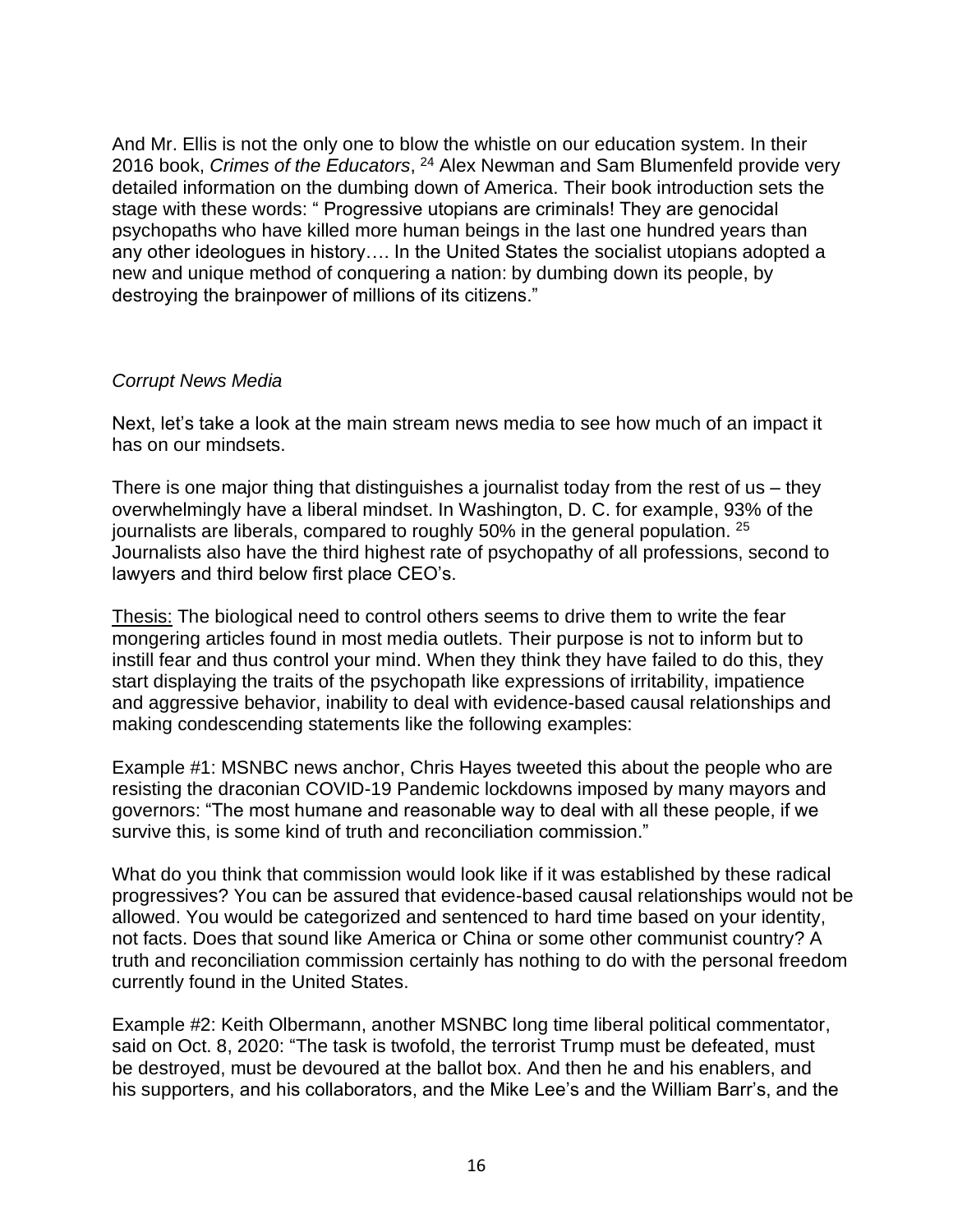Sean Hannity's and the Mike Pence's, and the Rudy Giuliani's, and the Kyle Rittenhouse's, and the Amy Coney Barrett's must be prosecuted and convicted and removed from our society while we try to rebuild it."

These self-righteous psychopaths obviously have no sense of humanity and no idea what our constitution says and if they do, they clearly want to destroy it.

One identified source of this destructive trend in mindless thinking in the media is a man named Ron Fournier, the Associated Press's Washington Bureau chief, who in 2007 introduced the concept of "accountability journalism," which instructs reporters that it is 'their duty to shape the story toward political outcomes.' For the previous 60 years, most of the American news media followed a code of ethics that required reporting just the facts and nothing but the facts, and left the opinions to the readers, commentators, and editorials.

Unfortunately, Mr. Fournier's ideas triggered the explosive forces inside the liberal minds of many journalists and a dedication to neutrality and objectivity went right out the door. So typical of the liberal mind, they did it because it made them feel good and felt no responsibility to report evidenced-based facts. It's not that their reporting is always lies, sometimes they are blatant, but mostly they only provide a very skewed left-ofcenter perspective and no journalist, liberal or conservative, provides evidenced-based causal relationships that follow the fundamental principles of causation. It's simply not taught any place in our education system, and since journalism is about telling stories, such a practice would be forbidden even if they knew about it.

Example #3: The all too common news media narrative about the police in the United States targeting black males for criminal activities and shooting them all the time for no good reason is totally false. The narrative goes like this: "although half of the people shot and killed by police are White, Black Americans are shot at a disproportionate rate. They account for less than 13 percent of the U.S. population, but are killed by police at more than twice the rate of White Americans. Hispanic Americans are also killed by police at a disproportionate rate."

What this common narrative doesn't tell you is that only a handful of those killed were unarmed and in almost every case the dead citizen, regardless of color was resisting arrest for a previous crime; meaning they were all criminals! But for the social justice warriors, the only part of the narrative they want you to see is the color of the dead guys skin, so they can claim (falsely) there is Systemic Racism in the United States.

Example #4: Some of the media elite at CNN and other fake news outlets found a psychopathic lawyer named Michael Avenatti to help them spread more lies about President Trump. Psychopaths know that they can have more control over others if they work with other psychopaths, so working together, these characters became so engrossed in themselves that their lies became truth. Because of their success at peddling their phony public narratives they started a campaign to nominate Mr. Avenatti to run for President of the United States in 2020. But, as with most narratives based on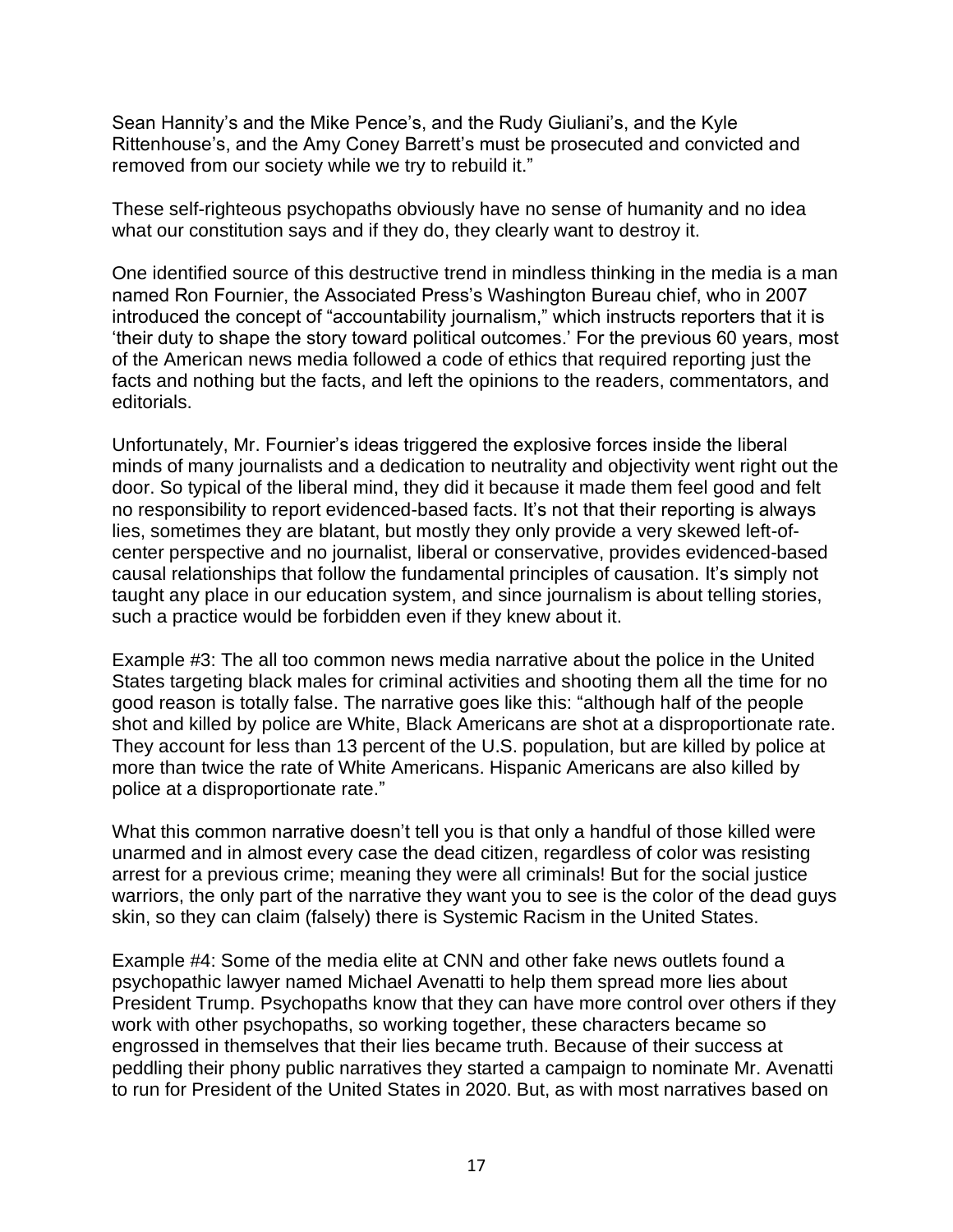lies, the psychopaths are usually found out. As of this writing Mr. Avenatti has been sentenced to more than 25 years in prison. Being the good psychopaths that they are, the fake news media is denying any of this and has gone silent on the matter.

While these are only four examples of the media corruption, if you take the time to honestly fact check what the main-stream media reports, you can find fake news many times every single day. In fact, according to Breitbart News, [55% of Americans Say](https://www.breitbart.com/the-media/2020/01/23/nolte-55-of-americans-say-mainstream-media-are-corrupt/)  [Mainstream Media are 'Corrupt'.](https://www.breitbart.com/the-media/2020/01/23/nolte-55-of-americans-say-mainstream-media-are-corrupt/) <sup>26</sup> They have become propaganda machines for the progressive leftists.

But there is yet another dynamic going on here.

#### *Social Media and Big Tech Mind Games*

While Groupthink has always existed, it is becoming more like a deadly virus because of fake news and the fanatical use of social media, where facts are not checked and the truth is defined by the social media companies manipulating what you and your friends make it to be, rather than evidenced-based causal relationships. Recent evidence of how bad this problem is, has now come to light. Presented by the people who make these destructive tools, a documentary on Netflix titled: *The Social Dilemma*. [https://www.thesocialdilemma.com](https://www.thesocialdilemma.com/) provides some scary realities.

This is a must-watch documentary and in it you will learn how the people who designed all the social media software like Facebook and Twitter, and search engines like Google and Safari created a brilliant sales model that includes addiction in the design. It subconsciously controls our minds and is capable of implanting ideas we didn't intend to have. They do this by selling certainty and use groupthink (your social media group) to validate the ideas or actions they want you to have and do. It is the gradual, slight, imperceptible change in your own behavior and perception that is the product they harvest and sell to advertisers.

The following is a brief account of what this documentary explains about these insidious "tools."

When you surf the Internet, they know everything you are looking at, how long you are looking at it, and then use that information to profile you and then sell **you** to an advertiser who will subtly send you something of interest while you are surfing for other stuff. After enough time watching you, they create a personality profile that defines your Openness, Conscientiousness, Extraversion (assertiveness), Agreeableness, and Nonnegativity, all defined by the **OCEAN Personality Profile**.<sup>27</sup>

It is so bad that when you google a topic, like Climate Change, depending on where you live or how your profile defines you, it will give you the answer you want. For example, if you live in San Francisco and google 'climate change' you will get links that talk about man-caused climate change and how bad it is. But, if you live in Montana or are an effective thinker who has actually done real scientific research on the subject, you will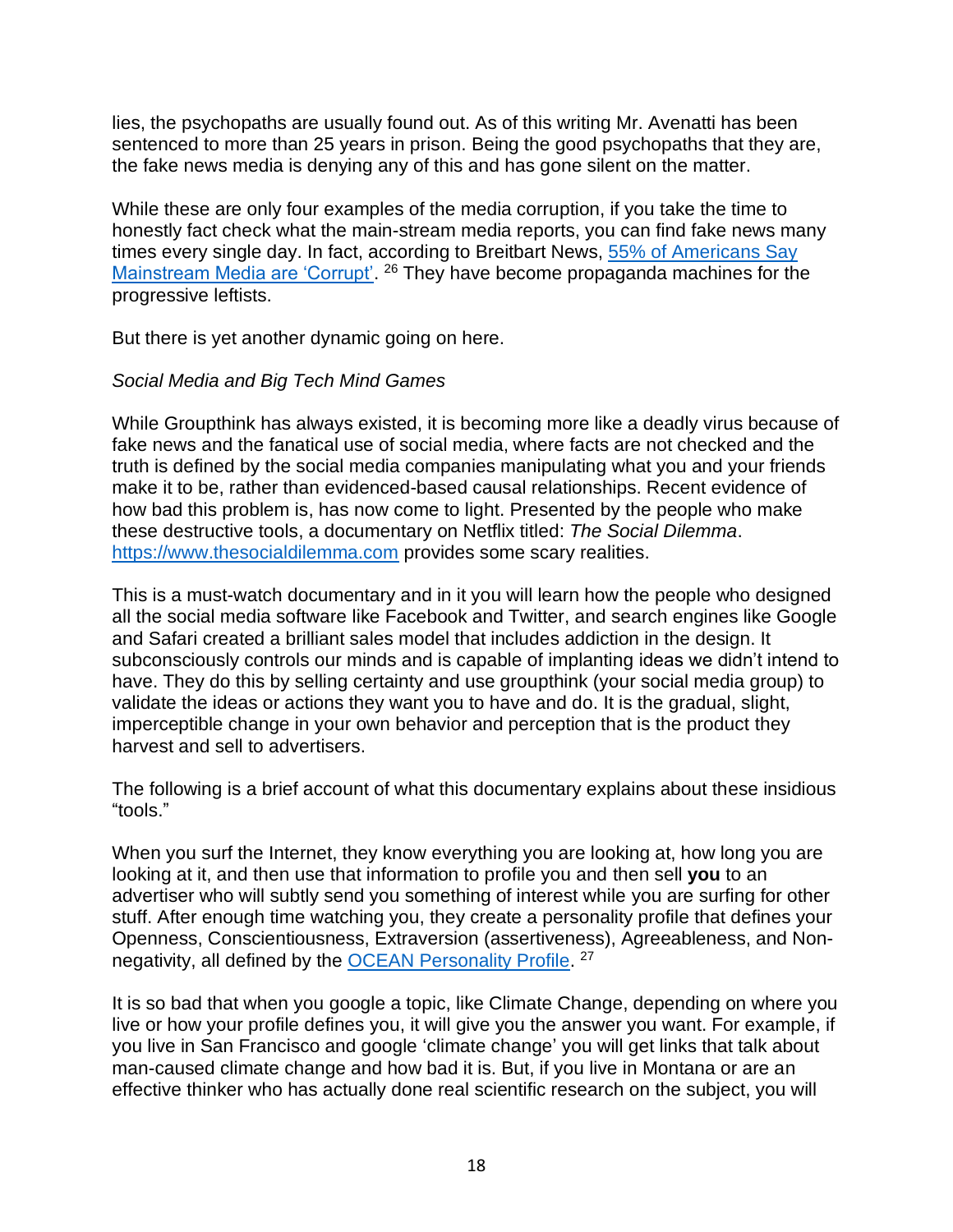be given links that say it is a hoax, which it is. The more you click and watch, the more they change the model to better predict your future actions and subtly infuse your mind with what they want to promote or sell you. The algorithms that do the manipulation are self-learning, so even the people who wrote the code don't know what the algorithm is doing. Consequently, there are no moral decisions being made about what they are doing. Effective thinking requires that we have a shared understanding of reality and when the programmers don't even know or care what truth is, mindless thinking is propagated.

Driven by the human need to connect, the social media applications manipulate the user in very subtle ways and because humans do not know how their minds work, they don't even know they are being manipulated. One of the manipulation tools they use is called [Positive Intermittent Reinforcement](http://psychopathsandlove.com/intermittent-reinforcement/)<sup>28</sup> which creates a fear of losing a relationship and then periodically relieving the fear with episodes of love and attention.

They say Facebook does this the best, when they send tags to friends to get you to connect and send videos or pictures back and forth, often with a tagline to sell something you might like. They found that you need seven friends to make it work best, because with seven friends you become most addicted.

One of the programmers in the documentary states that: "social media isn't a tool; its purpose is to manipulate you and subconsciously sell you stuff." He goes on to say: "There are only two industries that call their customers "users," illegal drugs and software.

Young immature minds are particularly susceptible to this addiction, because it takes over their sense of self-worth and identity. Hospital admissions for self-harm in girls 10 – 14 years old is up 189% and in girls 15 – 19 it is up 62% since 2010. According to the CDC, the suicide rate for girls in America has also risen sharply since social media became common in 2010. For girls age 10 – 14 years old, suicide has increased 151% and for girls age 15 – 19, suicide has increased 70%, in the last 10 years. For these kids, they started using social media in middle school where socialization is very important, and have become more fragile, anxious, and don't take risks. They are more depressed than previous generations; dating is dropping rapidly and fewer are getting Driver's licenses because it is too scary.

In addition to ruining our kids' lives, it is dividing the nation politically. Both conservatives and liberals are asking the same question: "How can all those other people be so stupid? Aren't they seeing what I see?" The answer is no they can't, because everyone has their own reality re-enforced by the artificial intelligence inside social media and search engines – and the polarization continues to build. It is overpowering humanity and there is little we can do about it unless we wake up and take decisive action.

If everyone is entitled to their own "facts" there is no need to come together and the politicians know this, and are using it to control us. Anyone, including political parties or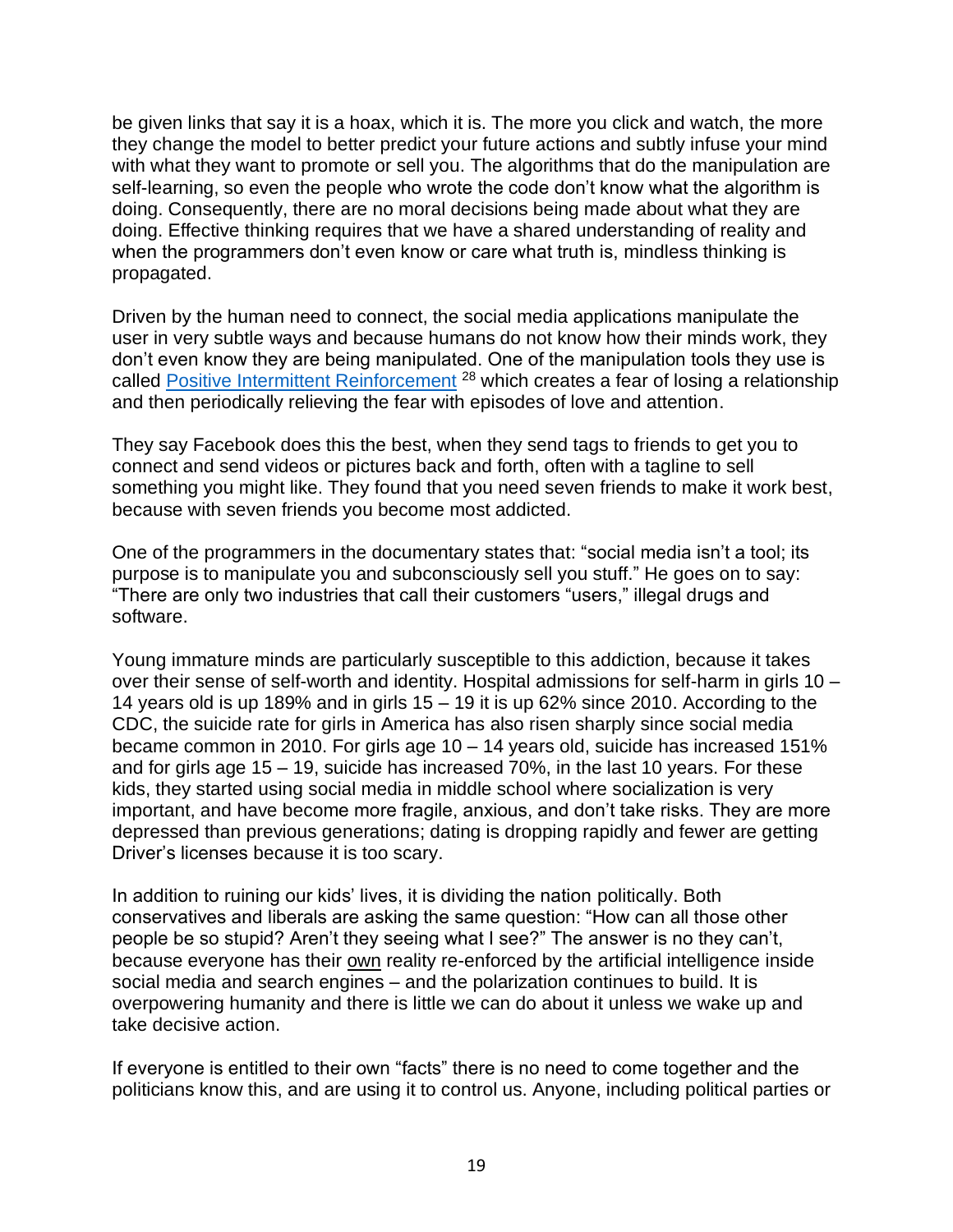hostile foreign countries with the money to pay Facebook, et. al. can control the narrative. They don't care a wit about the country or you – just the bottom line!

The programmers found that "Fake News" on Twitter spreads six times faster than by mouth. And because false information makes more money for the advertisers they spread fear by presenting false narratives like those about COVID-19 being so deadly, when the actual death rate in U. S. is 0.1% (14 times less than all other socially acceptable causes of death), or the insane notion that man-caused climate change will end life on the planet in 12 years.

By creating these fears, it gets more people to connect and with each connection comes a tag for selling something. They don't care about the content, just how many contacts they can make with their tailored fearful false narratives. And while each connection may only be worth pennies when sold to the advertiser, when it affects two billion people, it can add up over time to billions of dollars – which explains why these big tech owners are all billionaires.

Social media also prevents effective communications because it is just words, which is only 7% of how we communicate. Fifty-five percent of communications is body language and 38% is the tone of voice. And while these numbers are not true in every exchange, they certainly point out how much we are missing by not talking face to face. <sup>29</sup>

But it gets even worse because now social media, namely Twitter and Facebook are deliberately censored factual stories like the one by the New York Post regarding Hunter Biden's dealings with foreign companies using influence peddling. <sup>30</sup> If the phone company cut off your service because they didn't like what you said, do you think that would violate your first amendment rights to say what you want to? This is exactly what the social media platforms are doing behind your back and now overtly by blocking important information entirely. More recently, they have silenced a competing social media site, Parlor, by shutting down their servers.

Social Media has the ability to bring out the worst in society and we can't do anything about it unless we speak up. Through this willful ignorance of how we are being manipulated, the authors of the documentary warn of civil war in the United States sometime in the next 20 years if we don't act. They also say Congress needs to take serious action now to outlaw these practices, or we are doomed.

I would hate to think that all the people who have fought and died for the freedoms and incredible living-conditions we enjoy in this country, will have died in vain because we are too stupid or lazy to sit by and let this happen. We need to stop this form of communications and resume talking face to face, where the subtle non-verbal signals are communicated in addition to the words spoken.

## **De-Evolution Complete**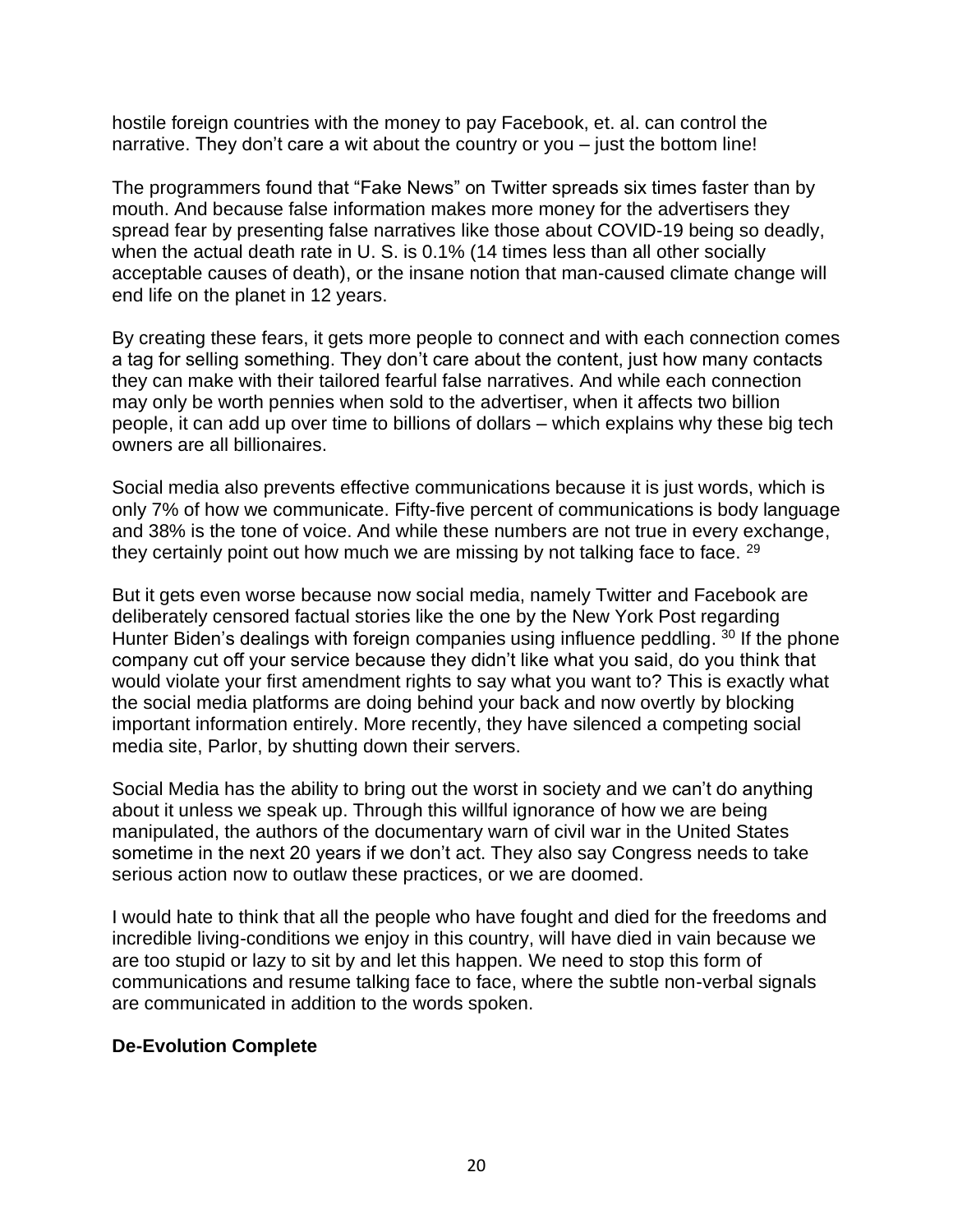Given that our big cities and politicians have been taken over by psychopathic people whose purpose in life is to control others by feeding them mindless ideas and creating a Groupthink environment that does not tolerate descent they capitalize on our natural ineffective thinking skills. <sup>12</sup> And because of all the causes discussed so far, we have created a society that perpetuates this mindlessness by ignorant educators, liberal news media, psychopathic politicians, and the greed of Big Tech and Big Pharma, and it will continue to its natural end if we don't do something about it.

If we spend our lives focused on validating our perception of ineffective ideas, these ideas will indeed become valid – the truth. We are what we feed our minds and as long as we fail to teach our youth how we got here and how to think and communicate effectively, our experiment in representative government is over. By continuing to listen to politicians and others who are incapable of thinking causally, like the corrupt news media, we will go the way of all great human cultures that also failed, like Rome and the Egyptian Old Kingdom!

But there is more to this ineffective thinking. Whether you like it or not, we literally brainwash ourselves into a truth. With this belief in our own truth comes the strongest of all human characteristics – denial. Denial that there can be another truth re-enforces the conflict that we see today. When we continually rewrite the narratives that define our beliefs they become stronger and stronger – even if they are false. The synapses that are the biological basis of these beliefs are physically stronger and thus harder to be torn apart, so denial becomes part of the narrative. But denial ignores the reality and structure of humility, which is defined by the fact that when we reach our point of ignorance and don't know the answer to the next why question, we do know, from the [principles of causation,](mailto:https://www.youtube.com/watch%3Fv=k7ItSa7B-5s%26t=113s) that there will be at least two answers if we can find them. This is what defines the structure of humility and the progressive liberals are totally oblivious to this reality. See Figure 3 below for a glimpse of humility.

> $\Rightarrow$  Unknown Action Cause Last Known Cause  $\Rightarrow$  Caused By and  $\Rightarrow$  Unknown Conditional Cause



## **A Glimmer of Hope**

I think there may be some hope based on the cycle of human history. From the beginning of time, our early ancestors lived in tribes and were very territorial, with a strong sense of "Them and Us." But at some point, some of these small tribes, that historically fought one another, began to cooperate and work together sharing their knowledge and becoming more successful as a species, $31$  while other groups did not. This trend continues today, but with less frequency, meaning we see less conflict in the world, and that's a good thing.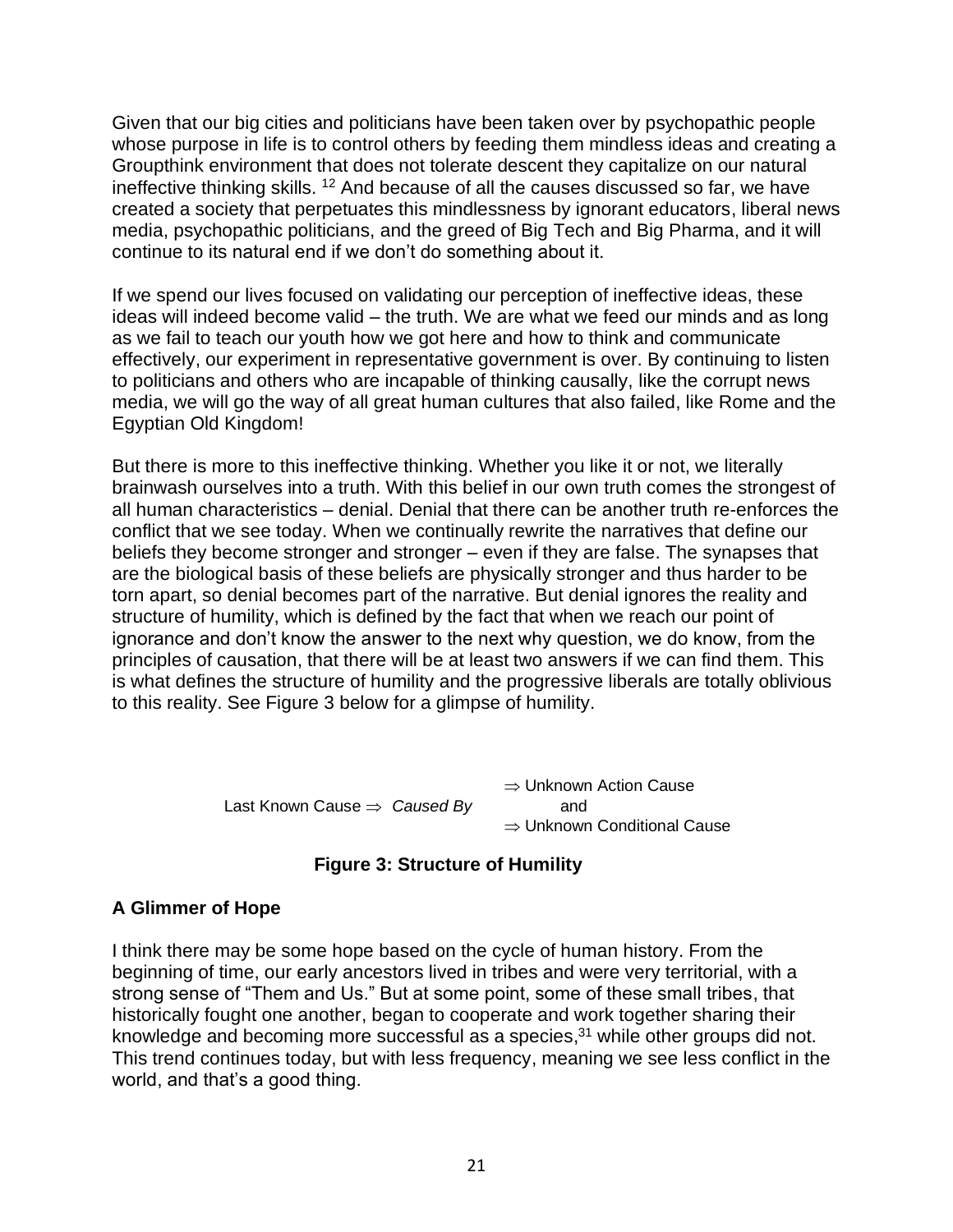Neanderthal man is a classic example of similar humans who were notably reclusive tribal warriors who failed to survive as a species when their environment changed, while Homo sapiens who lived at the same time and places survived because they worked together for the common good of the community and survived the harsh living conditions. Cooperation is essential to success, and this is what distinguishes humans from all other animals. It's called the Golden Rule and those who follow it are much more successful than those who don't.

Cooperation also breeds respect and with respect, a trust is built that bonds the relationship, which makes this one of the most important principles we need to follow in order to maintain our humanity. If that trust is broken, the community begins to crumble.

While this report provides a very bleak outlook for humanity, there is hope in the human spirit. We have been going down this evolutionary trail of slowly breaking the bonds of tribalism and today there are more free people in the world than ever before. And while most, if not all great societies, have fallen victim to psychopathic leaders, they have eventually regained their moral values. Some societies stumbled and fell into the socialism trap, where many have died, but we as a species have continued to move forward, away from this stupidity. So, while I believe there will be many bad days ahead, we, as a species will come through it and maybe finally break the bonds of these Mindless Thoughts and Ideas.

To do this, we must understand that because Reality is so complicated, it is not knowable, and the best we can do is to create a Common Reality, where ALL players (experts or not) get to provide their perceptions of evidenced-based causal relationships. It may not be the absolute Truth or Reality, BUT, because ALL players are encouraged to participate in its creation they will all buy into it and the traditional conflict of "Them vs. Us" is avoided. But this will only work if we continue to understand, contrary to what the Mindless Thinkers are telling us, that all truths are conditional upon the discovery of new information or ideas, and must be pursued when brought to light, not buried by fiat.

Robert F. Kennedy, Jr said it best with this line of thinking: "If you're a republican or democrat stop talking about that. Stop identifying yourself. The enemy is Big Tech, Big Data, Big Oil, Big Pharma, the medical cartel, the government totalitarian elements that are trying to oppress us, that are trying to rob us of our liberties, of our democracy, of our freedom of thought, of our freedom of expression, of our freedom of assembly and all of the freedoms that give dignity to humanity. And the last thing that all of us need to do is we need to stay educated and informed." <sup>32</sup>

So, let's all do that! Let's all stay educated by questioning everything and try to create a common reality from everyone's personal reality. If we remain humble and kind to each other, we can win this fight.

## **A Final Thought:**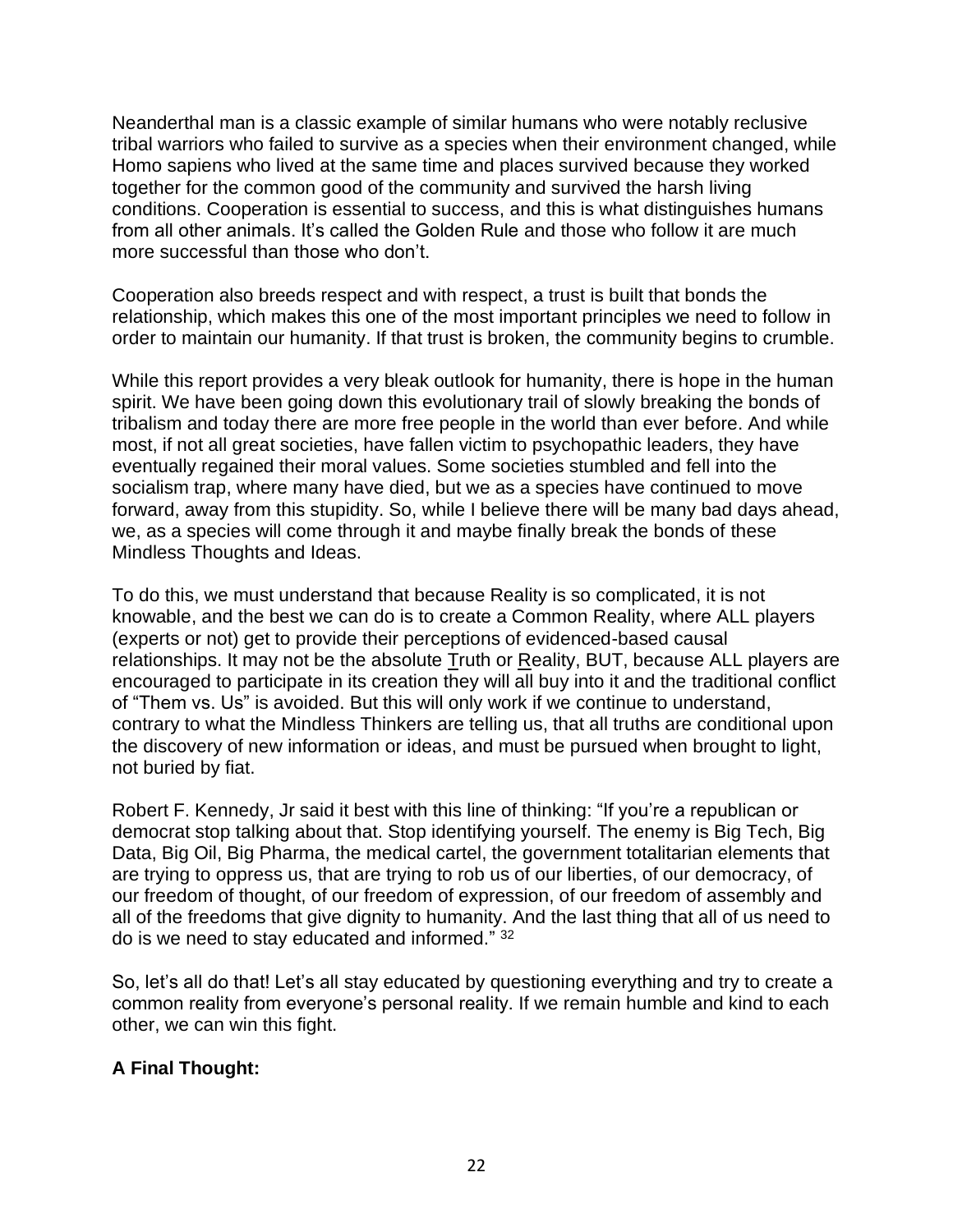From Nietzsche's *Beyond Good and Evil*, we learn that other animals do not think about death like humans do. In fact, humans worry so much about it they seek to live comfortably forever by going to heaven. The Democratic Socialist's purpose in life is to relieve man from the suffering of life by giving them everything and if you take this to its endpoint and all suffering is removed; i.e. no more worries about death, mankind will have reverted to the animal view of the world and that is exactly what these psychopaths want – a mindless lapdog!

Addendum #2: By William Taddit; January 25, 2021

[http://www.clevelandconsultinggroup.com/articles/how-the-mighty-fall-why-some-companies-never-give](http://www.clevelandconsultinggroup.com/articles/how-the-mighty-fall-why-some-companies-never-give-in.php#:~:text=Stage%201%3A%20Hubris%20Born%20of,success%2C%20hubris%20has%20set%20in)[in.php#:~:text=Stage%201%3A%20Hubris%20Born%20of,success%2C%20hubris%20has%20set%20in](http://www.clevelandconsultinggroup.com/articles/how-the-mighty-fall-why-some-companies-never-give-in.php#:~:text=Stage%201%3A%20Hubris%20Born%20of,success%2C%20hubris%20has%20set%20in)

<https://www.ncbi.nlm.nih.gov/pmc/articles/PMC4293248/>

<sup>12</sup> Business Insider; House Speaker Nancy Pelosi clashed with CNN's Wolf Blitzer over why Democrats haven't accepted the Trump administration's \$1.8 trillion stimulus offer, October, 2020.

[https://www.msn.com/en-us/news/politics/house-speaker-nancy-pelosi-clashed-with-cnn-s-wolf-blitzer](https://www.msn.com/en-us/news/politics/house-speaker-nancy-pelosi-clashed-with-cnn-s-wolf-blitzer-over-why-democrats-haven-t-accepted-the-trump-administration-s-1-8-trillion-stimulus-offer/ar-BB19ZxXJ)[over-why-democrats-haven-t-accepted-the-trump-administration-s-1-8-trillion-stimulus-offer/ar-BB19ZxXJ](https://www.msn.com/en-us/news/politics/house-speaker-nancy-pelosi-clashed-with-cnn-s-wolf-blitzer-over-why-democrats-haven-t-accepted-the-trump-administration-s-1-8-trillion-stimulus-offer/ar-BB19ZxXJ) <sup>13</sup> Vernon J. Bourke. *The Pocket Aquinas*. Washington Square Press (1960), p. 67

<sup>14</sup> Bukkyo Dendo Kyokai. *The Teaching of Buddha*, 202nd revised edition. Society for the Promotion of Buddhism (1966), p. 54.

<sup>15</sup> Hacking Your Mind, Us vs. Them; Public Broadcasting Service: [https://www.pbs.org/video/us-vs-them-](https://www.pbs.org/video/us-vs-them-2t0c0s/)[2t0c0s/](https://www.pbs.org/video/us-vs-them-2t0c0s/) 

<sup>16</sup> John Ellis; *The Breakdown of Higher Education: How It Happened, the Damage It Does, and What Can Be Done.* 2020. [https://www.amazon.com/Breakdown-Higher-Education-Happened-](https://www.amazon.com/Breakdown-Higher-Education-Happened-Damage/dp/1641770880/ref=sr_1_1?crid=12ZRJJ2PVDIRG&dchild=1&keywords=john+ellis+the+breakdown+of+higher+education&qid=1603065352&s=books&sprefix=john+Ellis%2Cstripbooks%2C245&sr=1-1)

[Damage/dp/1641770880/ref=sr\\_1\\_1?crid=12ZRJJ2PVDIRG&dchild=1&keywords=john+ellis+the+breakd](https://www.amazon.com/Breakdown-Higher-Education-Happened-Damage/dp/1641770880/ref=sr_1_1?crid=12ZRJJ2PVDIRG&dchild=1&keywords=john+ellis+the+breakdown+of+higher+education&qid=1603065352&s=books&sprefix=john+Ellis%2Cstripbooks%2C245&sr=1-1) [own+of+higher+education&qid=1603065352&s=books&sprefix=john+Ellis%2Cstripbooks%2C245&sr=1-1](https://www.amazon.com/Breakdown-Higher-Education-Happened-Damage/dp/1641770880/ref=sr_1_1?crid=12ZRJJ2PVDIRG&dchild=1&keywords=john+ellis+the+breakdown+of+higher+education&qid=1603065352&s=books&sprefix=john+Ellis%2Cstripbooks%2C245&sr=1-1) <sup>17</sup> Losing America's Memory; Anne D. Neal & Jerry Martin, 2000.

[https://www.goacta.org/resource/losing\\_americas\\_memory/](https://www.goacta.org/resource/losing_americas_memory/)

<sup>18</sup> [https://woodrow.org](https://woodrow.org/)

*[https://www.politifact.com/factchecks/2020/oct/13/joe-biden/fact-check-bidens-misleading-claim-senate](https://www.politifact.com/factchecks/2020/oct/13/joe-biden/fact-check-bidens-misleading-claim-senate-gops-sup/)[gops-sup/](https://www.politifact.com/factchecks/2020/oct/13/joe-biden/fact-check-bidens-misleading-claim-senate-gops-sup/)*

<sup>20</sup> The Constitution of the United States;<https://usconstitution.net/const.pdf>

<sup>1</sup> Using Brain Imaging for Lie Detection: Where Science, Law, and Policy Collide**;** By Daniel D. Langleben and Jane Campbell Moriarty, Sept. 17, 2012; [https://www.med.upenn.edu/csa/assets/user](https://www.med.upenn.edu/csa/assets/user-content/documents/Langleben_Moriarty_PPPL_2012.pdf)[content/documents/Langleben\\_Moriarty\\_PPPL\\_2012.pdf](https://www.med.upenn.edu/csa/assets/user-content/documents/Langleben_Moriarty_PPPL_2012.pdf)

<sup>2</sup> When Brain Damage Unlocks The Genius Within; Adam Piore, *Popular Science,* February 2013. <https://www.popsci.com/science/article/2013-02/when-brain-damage-unlocks-genius-within/>

<sup>3</sup> Turning Liberals into Conservatives; Hilary Brueck, *Business Insider*, February 2017.

<https://www.sciencealert.com/study-turned-conservatives-liberal-politics-yale-psychology>

<sup>4</sup> Charlie Palmgren; SynerChange International, Atlanta, Georgia.

<sup>5</sup> Jim Collins; How the Mighty Fall.<https://www.jimcollins.com/books/how-the-mighty-fall.html>

<sup>6</sup> Jim Collins; How the Mighty Fall and Why Some Companies Never Give In, 2009.

<sup>&</sup>lt;sup>7</sup> John B. Watson: https://en.wikipedia.org/wiki/John\_B. Watson

<sup>&</sup>lt;sup>8</sup> B. F. Skinner: https://en.wikipedia.org/wiki/B. F. Skinner

<sup>&</sup>lt;sup>9</sup> A cognitive neuroscience perspective on psychopathy: Evidence for paralimbic system dysfunction; Kent A. Kiehl, May 2006.<https://www.ncbi.nlm.nih.gov/pmc/articles/PMC2765815/>

<sup>10</sup> US Census Bureau; https://www.census.gov/newsroom/press-releases/2016/cb16-210.html

<sup>&</sup>lt;sup>11</sup> Paralimbic Biomarkers in Taxometric Analyses of Psychopathy: Does Changing the Indicators Change the Conclusion?; Glenn D. Walters, et. al., November, 2014.

<sup>19</sup> The Poyner Institute; October 10, 2020. *Senate Republicans' move to confirm Judge Amy Coney Barrett to the Supreme Court in an election year is "not constitutional."* 

<sup>&</sup>lt;sup>21</sup> National Assessment of Adult Literacy; by the National Center for Education Statistics. [https://nces.ed.gov/naal/kf\\_dem\\_edu.asp](https://nces.ed.gov/naal/kf_dem_edu.asp)